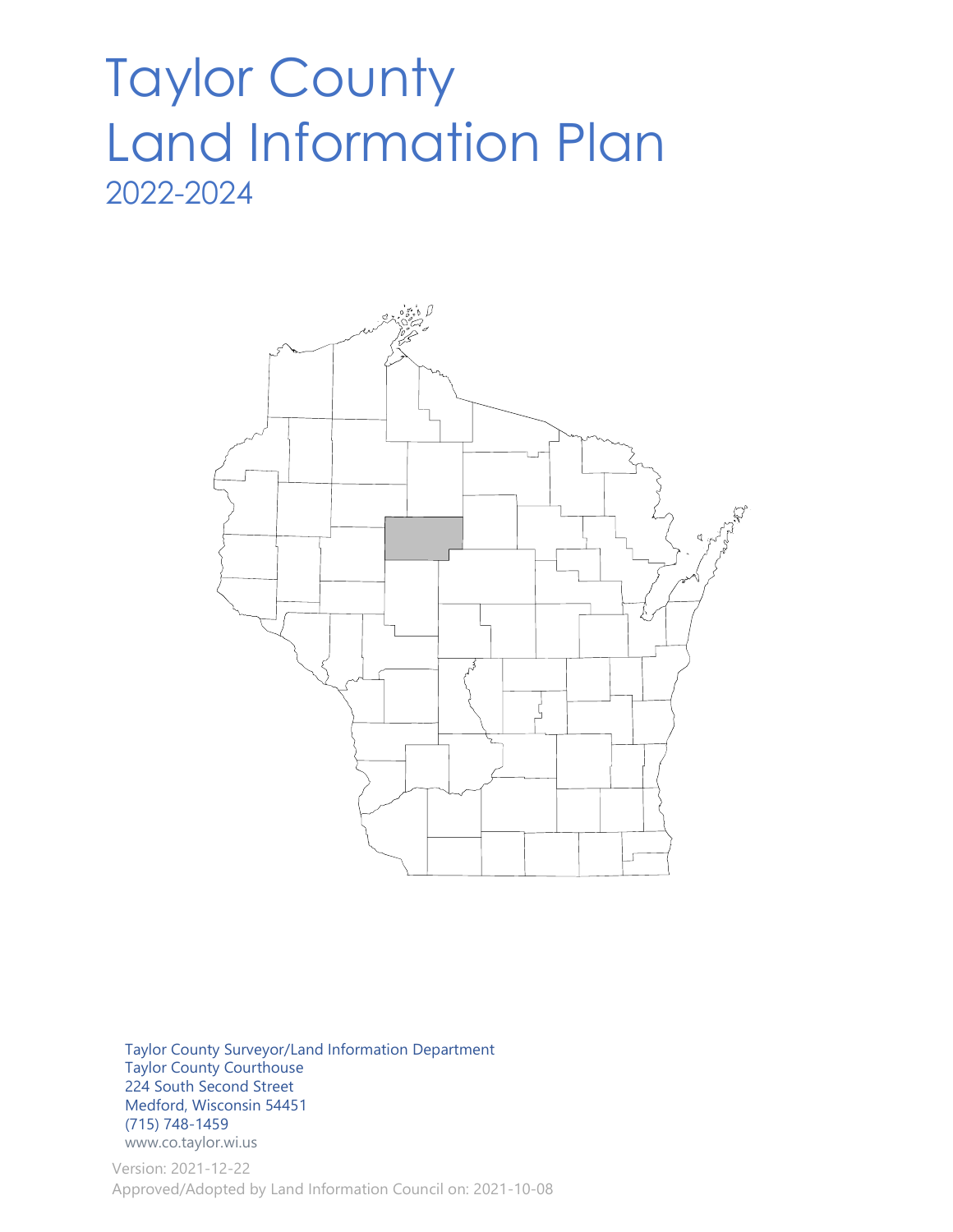# CONTENTS

|                |                                                                                                                          | $\mathcal{S}$ |
|----------------|--------------------------------------------------------------------------------------------------------------------------|---------------|
| 1              |                                                                                                                          |               |
| $\overline{2}$ |                                                                                                                          |               |
| 3              |                                                                                                                          |               |
| 4              | Project #3: County Highway Sign/Culvert/Bridge Inventory25<br>Project #6: Purchase Large Format Printer/Scanner/Copier27 |               |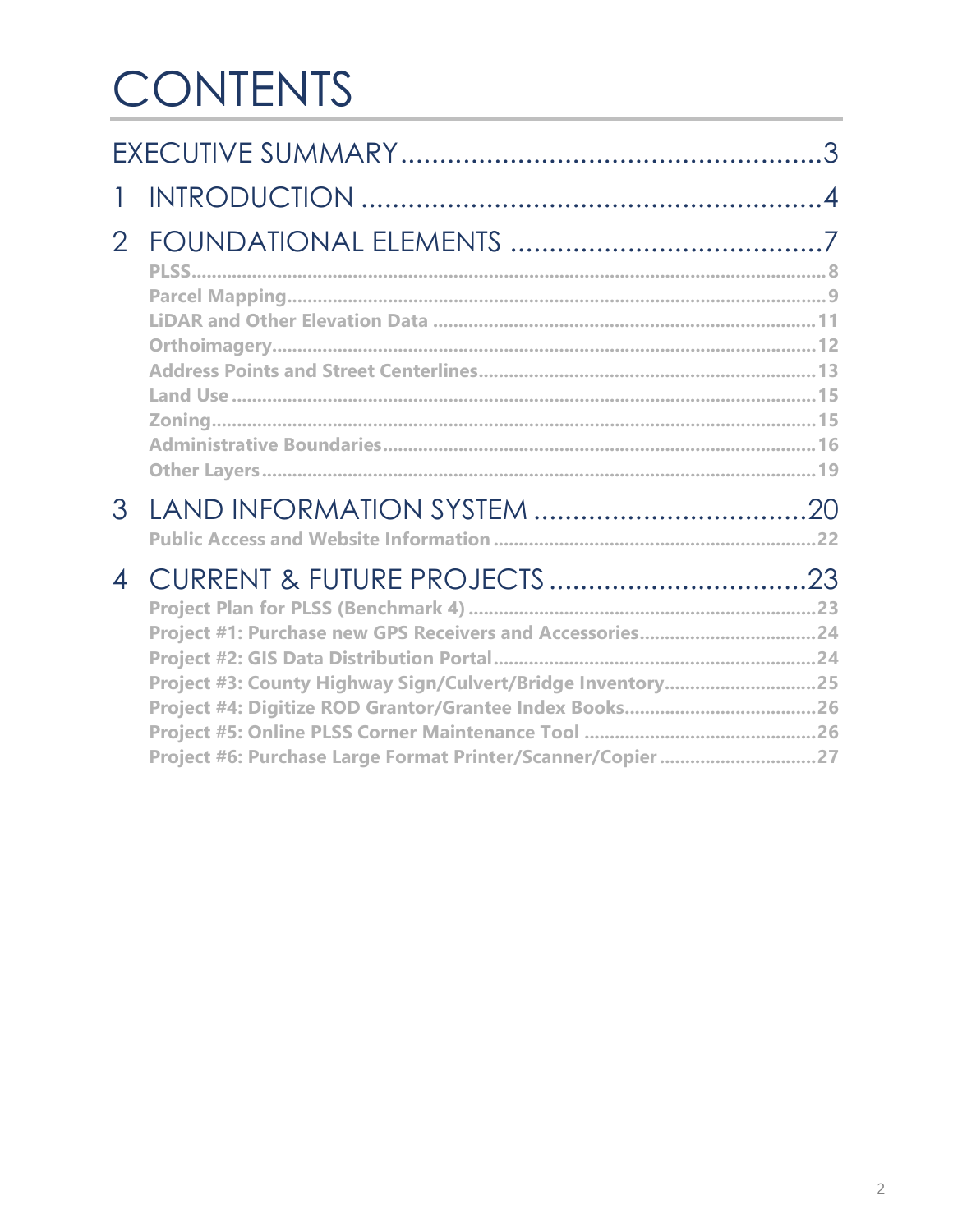# EXECUTIVE SUMMARY

About this Document. This document is a Land Information Plan for Taylor County prepared by the Land Information Officer (LIO) and the Land Information Council. Under state statute  $59.72(3)(b)$ , a "countywide plan for land records modernization" is required for participation in the Wisconsin Land Information Program (WLIP). The purpose of this document is twofold: 1) to meet WLIP funding eligibility requirements necessary for receiving grants and retaining fees for land information, and 2) to plan for county land records modernization in order to improve the efficiency of government and provide improved government services to businesses and county residents.

WLIP Background. The WLIP, administered by the Wisconsin Department of Administration, is funded by document recording fees collected by register of deeds at the county-level. In 2020, Taylor County was awarded \$112,176 in WLIP grants and retained a total of \$38,744 in local register of deeds document recording fees for land information.

This plan lays out how funds from grants and retained fees will be prioritized. However, as county budgets are determined on an annual basis with county board approval, this plan provides estimated figures that are subject to change and are designed to serve planning purposes only.

Land Information in Taylor County. Land information is central to county operations, as many essential services rely on accurate and up-to-date geospatial data and land records. A countywide land information system supports economic development, emergency planning and response, and a host of other citizen services. The Taylor County land information system integrates and enables efficient access to information that describes the physical characteristics of land, as well as the property boundaries and rights attributable to landowners.

**Mission of the Land Information Office.** In the next three years, Taylor County's Land Information Office will continue to improve its land information system by improving the accuracy of its digital parcel layer, continuing its ongoing process of PLSS remonumentation and obtaining survey grade GPS coordinates on PLSS section and quarter corners, develop a means for interested parties to easily obtain (download) our available GIS data, and strive to improve governmental efficiencies and responsiveness.

Land Information Office Projects. To realize this mission, in the next three years, the county land information office will focus on the following projects:

|            | Taylor County Land Information Projects: 2022-2024        |
|------------|-----------------------------------------------------------|
| Project #1 | Purchase new survey-grade GPS receivers and accessories   |
| Project #2 | Develop a GIS data distribution portal                    |
| Project #3 | Develop County Highway sign, bridge and culvert inventory |
| Project #4 | Digitize ROD Grantor/Grantee Index books                  |
| Project#5  | Develop online PLSS Maintenance tool                      |
| Project#6  | Purchase new large format color printer/scanner/copier    |

The remainder of this document provides more details on Taylor County and the WLIP, summarizes current and future land information projects, and reviews the county's status in completion and maintenance of the map data layers known as Foundational Elements.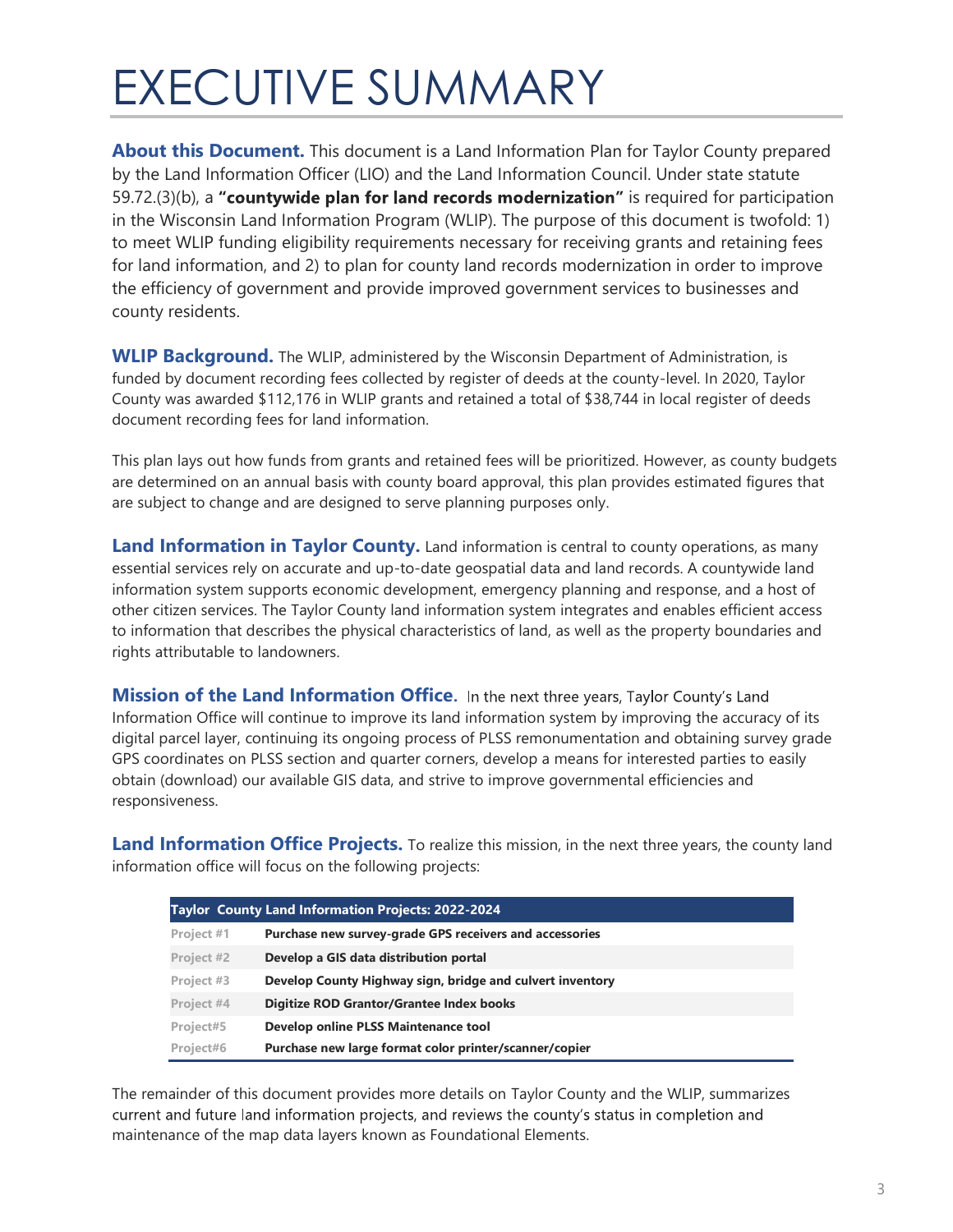# 1 INTRODUCTION

In 1989, a public funding mechanism was created whereby a portion of county register of deeds document recording fees collected from real estate transactions would be devoted to land information through a new program called the Wisconsin Land Information Program (WLIP). The purpose of the land information plan is to meet WLIP requirements and aid in county planning for land records modernization.

## The WLIP and the Land Information Plan Requirement

In order to participate in the WLIP, counties must meet certain requirements:

- Update the county's land information plan at least every three years
- Meet with the county land information council to review expenditures, policies, and priorities of the land information office at least once per year
- Report on expenditure activities each year
- Submit detailed applications for WLIP grants
- Complete the annual WLIP survey
- Subscribe to DOA's land information listserv
- Coordinate the sharing of parcel/tax roll data with the Department of Administration in a searchable format determined by DOA under s. 59.72(2)(a)

Any grants received and fees retained for land information through the WLIP must be spent consistent with the county land information plan.

## Act 20 and the Statewide Parcel Map Initiative

A major development for the WLIP occurred in 2013 through the state budget bill, known as Act 20. It directed the Department of Administration (DOA) to create a statewide digital parcel map in coordination with counties.

Act 20 also provided more revenue for WLIP grants, specifically for the improvement of local parcel datasets. The WLIP is dedicated to helping counties meet the goals of Act 20 and has made funding available to counties in the form of Strategic Initiative grants to be prioritized for the purposes of parcel/tax roll dataset improvement.

For Strategic Initiative grant eligibility, counties are required to apply WLIP funding toward achieving certain statewide objectives, specified in the form of "benchmarks." Benchmarks for parcel datastandards or achievement levels on data quality or completeness—were determined through a participatory planning process. Current benchmarks are detailed in the WLIP grant application, as will be future benchmarks.

#### WLIP Benchmarks (For 2022-2024 Grant Years)

● Benchmark 1 & 2 - Parcel and Zoning Data Submission/Extended Parcel Attribute Set Submission

# LAND INFORMATION

Any physical, legal, economic or environmental information or characteristics concerning land, water, groundwater, subsurface resources or air in this state.

'Land information' includes information relating to topography, soil, soil erosion, geology, minerals, vegetation, land cover, wildlife, associated natural resources, land ownership, land use, land use controls and restrictions, jurisdictional boundaries, tax assessment, land value, land survey records and references, geodetic control networks, aerial photographs, maps, planimetric data, remote sensing data, historic and prehistoric sites and economic projections.

 $-Wis.$  Stats. section 59.72(1)(a)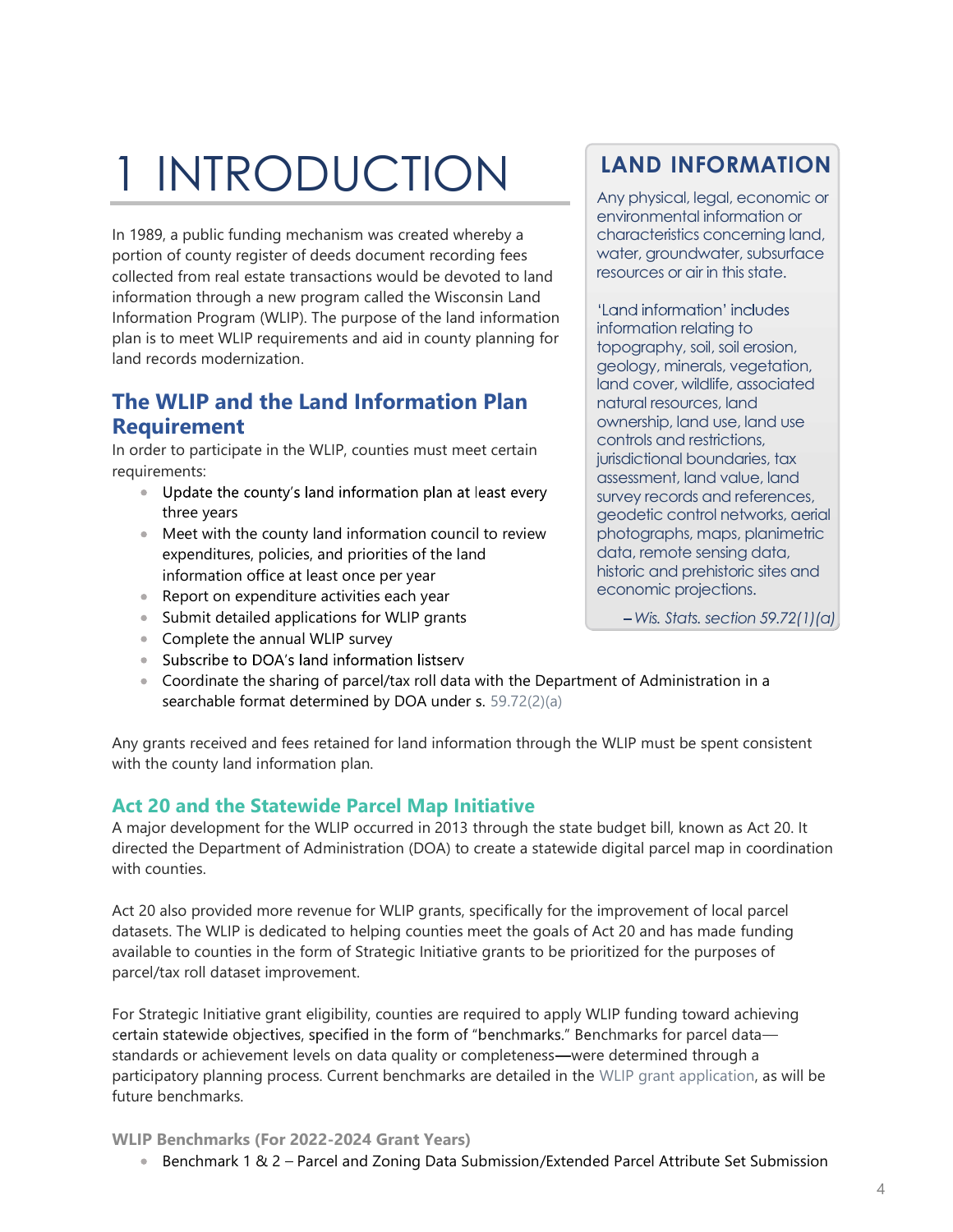- **Benchmark 3 Completion of County Parcel Fabric**
- Benchmark 4 Completion and Integration of PLSS

More information on how Taylor County is meeting these benchmarks appears in the Foundational Elements section of this plan document.

## County Land Information System History and Context

On January 6, 1989 Taylor County formed the Taylor County Land Information Unit consisting of the Register of Deeds, County Surveyor, Zoning Administrator, and Real Property Lister. The unit was formed to study and establish the development, operation, and maintenance of a countywide land information network.

Shortly after, on June 6, 1990 the Taylor County Board of Supervisors passed a resolution establishing the Taylor County Land Information Office. The office was comprised of existing County officials who were the major supervisors of land related records. Duties of the office consisted of coordinating land information projects within the County and developing a Countywide plan for land records modernization. Once the land information office was established, the County was eligible to retain a portion of the fee charged from recording documents in the Register of Deeds office and to apply for and receive grants from the WLIP. These retained fees and grants were used to help develop, implement and maintain land records modernization activities stated in the plan.

In 1991 an Ordinance was passed that established the Taylor County Land Information Unit as a standing committee of the Taylor County Board. The committee consisted of the Executive Committee of the Taylor County Board, the Register of Deeds, County Surveyor, Real Property Lister, Zoning Administrator, and the Data Processing Adminstrator. In 2010 legislation was passed that required counties to establish a Land Information Council. The duties of the Council include reviewing the priorities, needs. policies and expenditures of the land information office. Members of the council also develop and approve the county land information plan.

## County Land Information Plan Process

County land information plans were initially updated every five years. However, as a result of Act 20, counties must update and submit their plans to DOA for approval every three years. The 2022-2024 plan, completed at the end of 2021, is the third post-Act 20 required update.

County Land Information Plan Timeline

- DOA release of finalized instructions by March 31, 2021.
- April-September 2021: Counties work on land info plans.
- Draft plans due to DOA by September 30, 2021 (but sooner is advised).
- Final plans with county land info council approval due by December 31st, 2021.

#### Plan Participants and Contact Information

Another requirement for participation in the WLIP is the county land information council, established by legislation in 2010. The council is tasked with reviewing the priorities, needs, policies, and expenditures of a land information office and advising the county on matters affecting that office.

According to s. 59.72(3m), Wis. Stats., the county land information council is to include:

- Register of Deeds
- Treasurer
- Real Property Lister or designee
- Member of the county board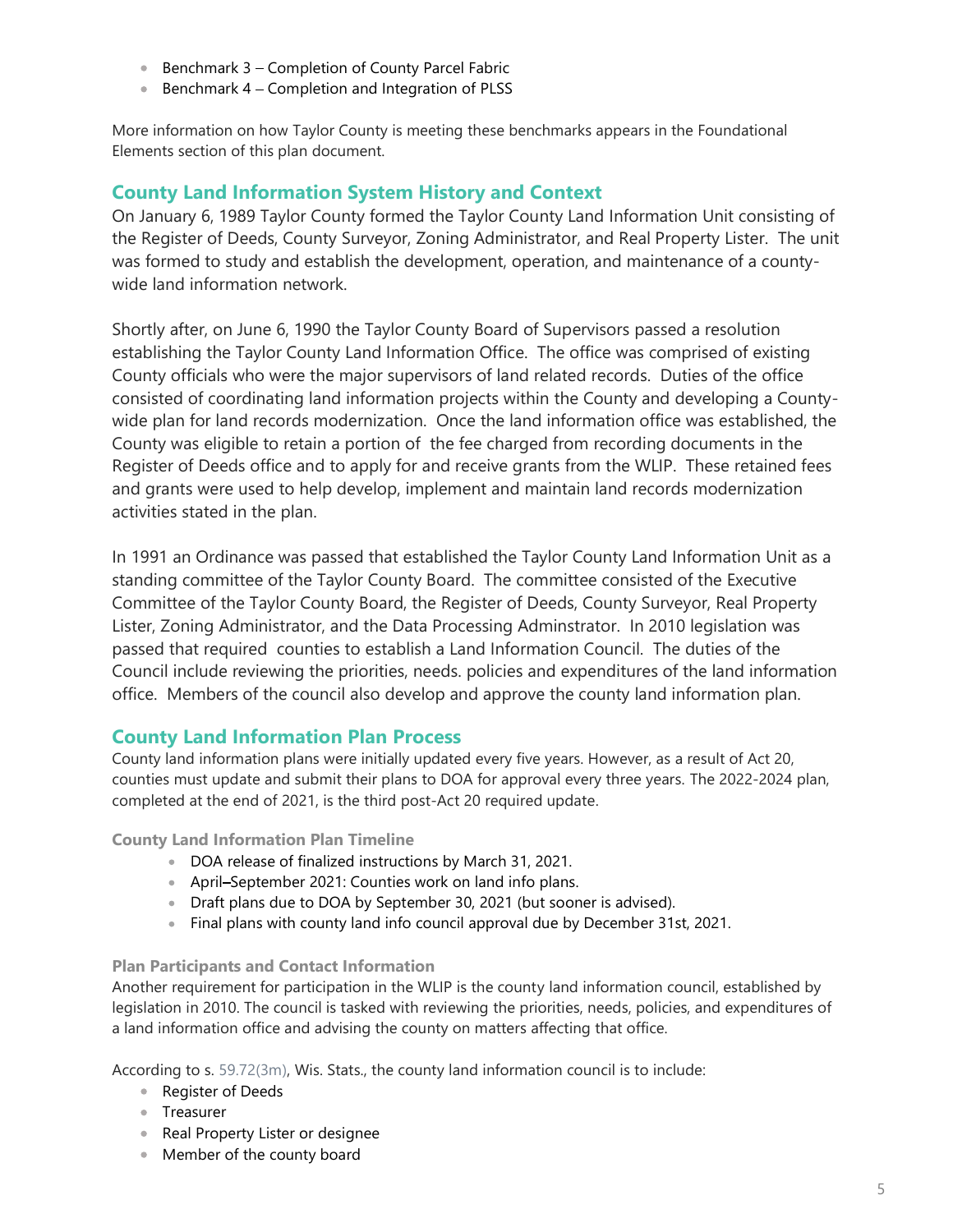- Representative of the land information office
- A realtor or member of the Realtors Association employed within the county
- A public safety or emergency communications representative employed within the county
- County surveyor or a registered professional land surveyor employed within the county
- Other members of the board or public that the board designates

The land information council must have a role in the development of the county land information plan, and DOA requires county land information councils to approve final plans.

This plan was prepared by the county LIO, the Taylor County Land Information Council, and others as listed below.

| Taylor County Land Information Council and Plan Workgroup |                                                    |                                                   |                                                           |              |  |
|-----------------------------------------------------------|----------------------------------------------------|---------------------------------------------------|-----------------------------------------------------------|--------------|--|
| <b>Name</b>                                               | <b>Title</b>                                       | <b>Affiliation</b>                                | <b>Email</b>                                              | <b>Phone</b> |  |
| Lester Lewis                                              | County Board Supervisor                            | Taylor County Board of<br>Supervisors             | lester.lewis@co.taylor.wi.us                              | 715-785-7276 |  |
| Ray Soper                                                 | County Board Supervisor                            | Taylor County Board of<br>Supervisors             | ray.soper@co.taylor.wi.us                                 | 715-785-7969 |  |
| Dave Roiger                                               | County Board Supervisor                            | Taylor County Board of<br>Supervisors             | dave.roiger@co.taylor.wi.us                               | 715-965-6166 |  |
| Jaymi Kohn                                                | Register of Deeds                                  | Register of Deeds Office                          | jaymi.kohn@co.taylor.wi.us                                | 715-748-1483 |  |
| Andria Farrand                                            | <b>County Clerk</b>                                | County Clerk Office                               | andria.farrand@co.taylor.wi.us                            | 715-748-1460 |  |
| Sarah Holtz                                               | County Treasurer                                   | <b>Treasurer Office</b>                           | sarah.holtz@co.taylor.wi.us                               | 715-748-1466 |  |
| <b>Heather Dums</b>                                       | Real Property Lister                               |                                                   | Real Property Listers Office heather.dums@co.taylor.wi.us | 715-748-1465 |  |
| <b>Bob Meyer</b>                                          | County Surveyor/Land<br><b>Information Officer</b> | County Surveyor/Land<br><b>Information Office</b> | bob.meyer@co.taylor.wi.us                                 | 715-748-1459 |  |
| Kyle Noonan                                               | Zoning Administrator                               | Zoning Office                                     | kyle.noonan@co.taylor.wi.us                               | 715-748-1485 |  |
| Melissa Seavers                                           | <b>IT Director</b>                                 | Information Technology<br>Office                  | melissa.seavers@co.taylor.wi.us                           | 715-748-1480 |  |
| Colleen Handrick                                          | <b>Emergency Management</b><br><b>Director</b>     | Office of Emergency<br>Management                 | colleen.handrick@co.taylor.wi.us                          | 715-748-3503 |  |
| Dan Olson                                                 | Realtor                                            | Century 21 Realty                                 | dan.olson@century21.com                                   | 715-748-5700 |  |
| John Easterly                                             | Land Information<br>Specialist                     | County Surveyor/Land<br><b>Information Office</b> | john.easterly@co.taylor.wi.us                             | 715-748-1459 |  |

\*All of the individuals listed above are members of the Taylor County Land Information Council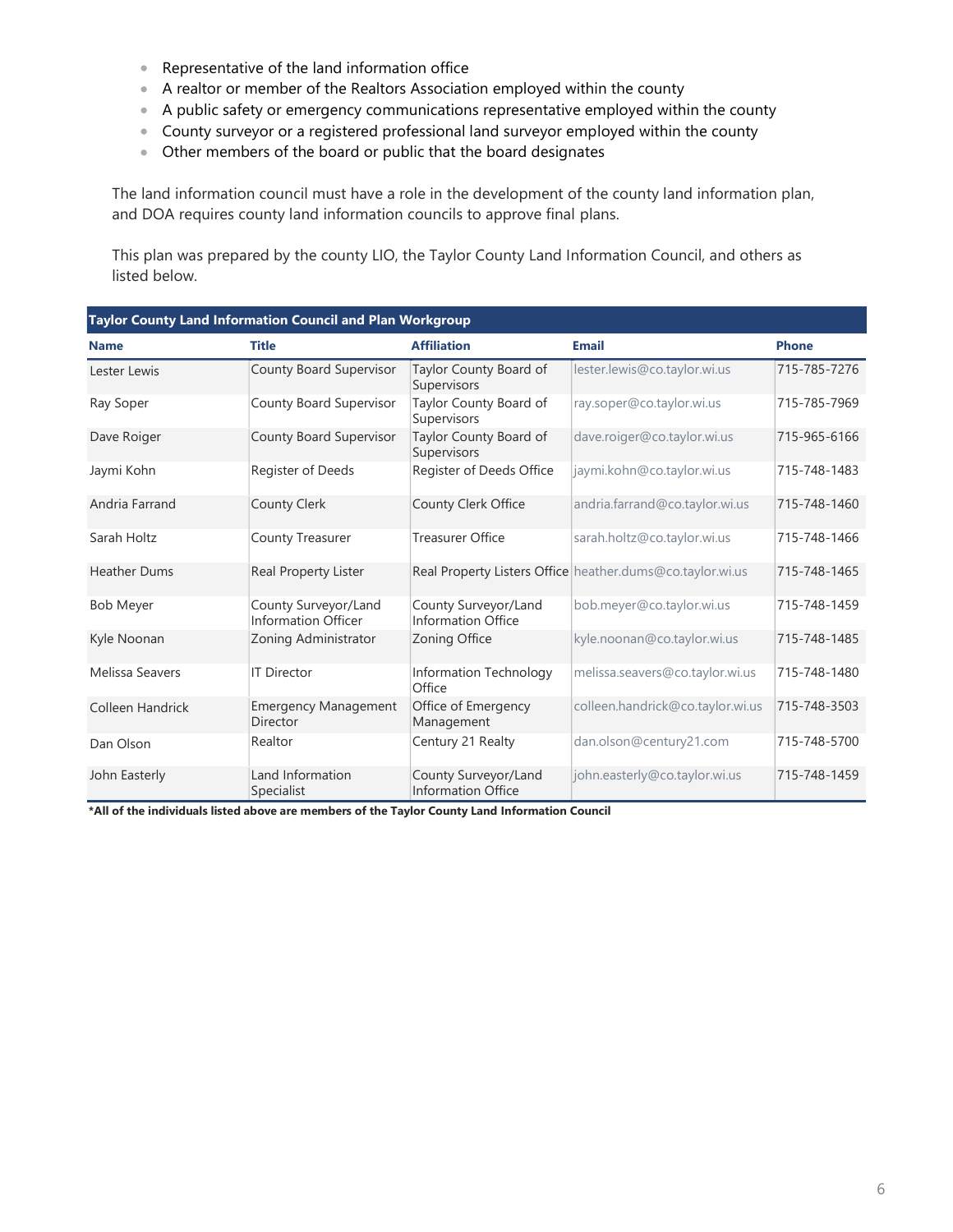# 2 FOUNDATIONAL ELEMENTS

Counties must have a land information plan that addresses development of specific datasets or map layer groupings historically referred to as the WLIP Foundational Elements. Foundational Elements incorporate nationally recognized "Framework Data" elements, the major map data themes that serve as the backbone required to conduct most mapping and geospatial analysis.

In the past, Foundational Elements were selected by the former Wisconsin Land Information Board under the guiding idea that program success is dependent upon a

# FOUNDATIONAL ELEMENTS

PLSS

Parcel Mapping LiDAR and Other Elevation Data **Orthoimagery** Address Points and Street Centerlines Land Use Zoning Administrative Boundaries Other Layers

focus for program activities. Thus, this plan places priority on certain elements, which must be addressed in order for a county land information plan to be approved. Beyond the county's use for planning purposes, Foundational Element information is of value to state agencies and the WLIP to understand progress in completion and maintenance of these key map data layers.

| <b>Foundational Element Name</b> |                     |                                                                                                                                                                                                                                                                                                                                                                                                                                                                                             |
|----------------------------------|---------------------|---------------------------------------------------------------------------------------------------------------------------------------------------------------------------------------------------------------------------------------------------------------------------------------------------------------------------------------------------------------------------------------------------------------------------------------------------------------------------------------------|
|                                  | <b>Layer Name</b>   |                                                                                                                                                                                                                                                                                                                                                                                                                                                                                             |
|                                  | <b>Layer Status</b> | <b>List either "Maintenance phase"</b> for dynamic layers that are<br>complete but regularly updated, "Layer complete" for static layers<br>that will not be updated, or give percentage of dataset that is<br>complete, and elaborate. Special instructions are included in some<br>cases, as some layers have additional required information.<br>Layer status can also include: year of acquisition, format, resolution,<br>coordinate system/datum, and any other relevant information. |
|                                  | <b>Custodian</b>    | <b>Custodial responsibility</b> – which office or position is responsible for<br>the layer?                                                                                                                                                                                                                                                                                                                                                                                                 |
|                                  | <b>Maintenance</b>  | Update cycle/frequency and plan to maintain currency for the<br>dataset over time, as well as archival plans for historical copies of<br>datasets where appropriate.                                                                                                                                                                                                                                                                                                                        |
|                                  | <b>Standards</b>    | . List any standards the dataset adheres to. State whether and in<br>what timeframe the county plans to meet any state, federal,<br>professional, or other standards in the future.                                                                                                                                                                                                                                                                                                         |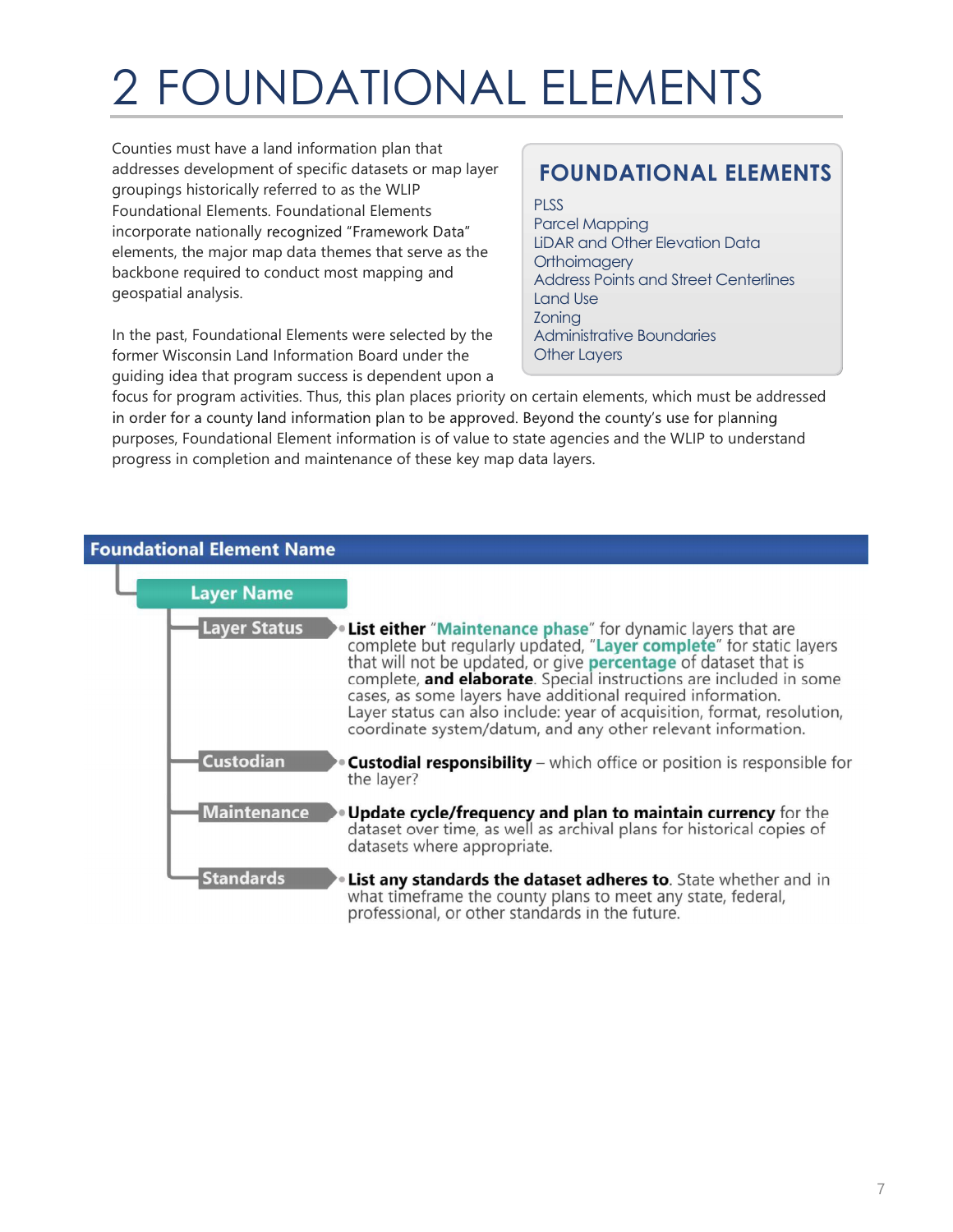# Public Land Survey System Monuments

#### Layer Status

#### PLSS Layer Status

| Loo Luyer olulus                                                                                                                                                                                                                                                                                                                                                                                                                                                                                  |                                                                                                                                 |
|---------------------------------------------------------------------------------------------------------------------------------------------------------------------------------------------------------------------------------------------------------------------------------------------------------------------------------------------------------------------------------------------------------------------------------------------------------------------------------------------------|---------------------------------------------------------------------------------------------------------------------------------|
|                                                                                                                                                                                                                                                                                                                                                                                                                                                                                                   | <b>Status/Comments</b>                                                                                                          |
| Number of PLSS corners (section, 1/4, meander) set in<br>original government survey that can be remonumented in<br>your county                                                                                                                                                                                                                                                                                                                                                                    | 3256<br>$\bullet$                                                                                                               |
| Number of PLSS corners capable of being remonumented in $\left  \cdot \right $                                                                                                                                                                                                                                                                                                                                                                                                                    | 3084                                                                                                                            |
| your county that have been remonumented                                                                                                                                                                                                                                                                                                                                                                                                                                                           |                                                                                                                                 |
| Number of remonumented PLSS corners with survey grade                                                                                                                                                                                                                                                                                                                                                                                                                                             | • 2717                                                                                                                          |
| coordinates (see below for definition)<br>• <b>SURVEY GRADE</b> – coordinates collected under the<br>direction of a Professional Land Surveyor, in a<br>coordinate system allowed by 236.18(2), and obtained<br>by means, methods and equipment capable of<br>repeatable 2 centimeter or better precision<br>• SUB-METER - point precision of 1 meter or better<br>• APPROXIMATE - point precision within 5 meters or<br>coordinates derived from public records or other<br>relevant information |                                                                                                                                 |
| Number of survey grade PLSS corners integrated into county 2717<br>digital parcel layer                                                                                                                                                                                                                                                                                                                                                                                                           |                                                                                                                                 |
| Number of non-survey grade PLSS corners integrated into<br>county digital parcel layer                                                                                                                                                                                                                                                                                                                                                                                                            | 539                                                                                                                             |
| Tie sheets available online?                                                                                                                                                                                                                                                                                                                                                                                                                                                                      | $\bullet$ Yes<br>http://taylorcowi.wgxtreme.com/                                                                                |
| Percentage of remonumented PLSS corners that have tie<br>sheets available online (whether or not they have<br>corresponding coordinate values)                                                                                                                                                                                                                                                                                                                                                    | 100% of remonumented corners<br>$\qquad \qquad \bullet$                                                                         |
| Percentage of remonumented PLSS corners that have tie<br>sheets available online (whether or not they have<br>corresponding coordinate values) and a corresponding<br>URL path/hyperlink value in the PLSS geodatabase                                                                                                                                                                                                                                                                            | $• 100\%$                                                                                                                       |
| PLSS corners believed to be remonumented based on filed<br>tie-sheets or surveys, but do not have coordinate values                                                                                                                                                                                                                                                                                                                                                                               | • 367                                                                                                                           |
| Approximate number of PLSS corners believed to be lost or<br>obliterated                                                                                                                                                                                                                                                                                                                                                                                                                          | $\bullet$<br>200                                                                                                                |
| Which system(s) for corner point identification/<br>numbering does the county employ (e.g., the Romportl<br>point numbering system known as Wisconsin Corner Point<br>Identification System, the BLM Point ID Standard, or other<br>corner point ID system)?                                                                                                                                                                                                                                      | · Wisconsin Corner Point Identification System (Romportl)                                                                       |
| Does the county contain any non-PLSS areas (e.g., river<br>frontage long lots, French land claims, private claims, farm<br>lots, French long lots, etc.) or any special situations<br>regarding PLSS data for tribal lands?                                                                                                                                                                                                                                                                       | $\bullet$<br>No                                                                                                                 |
| Total number of PLSS corners along each bordering county                                                                                                                                                                                                                                                                                                                                                                                                                                          | Lincoln $-37$<br>Price $-63$<br>$Rusk-37$<br>$\bullet$<br>Clark - $61$<br>Marathon $-56$<br>Chippewa - 38                       |
| Number of PLSS corners remonumented along each county<br>boundary                                                                                                                                                                                                                                                                                                                                                                                                                                 | Rusk-37<br>Lincoln $-37$<br>Price $-63$<br>Clark $-61$<br><b>Marathon - 56</b><br>Chippewa - 38                                 |
| Number of remonumented PLSS corners along each county<br>boundary with survey grade coordinates                                                                                                                                                                                                                                                                                                                                                                                                   | Price $-63$<br><b>Lincoln</b> $-37$<br><b>Rusk-37</b><br>۰<br>Chippewa - 38<br>$\bullet$<br>Clark $-61$<br><b>Marathon</b> - 56 |
| In what ways does your county collaborate with or plan to<br>collaborate with neighboring counties for PLSS updates on<br>shared county borders?                                                                                                                                                                                                                                                                                                                                                  | We exchange data regarding PLSS activities as they arise.<br>$\hfill \textcircled{\ensuremath{\mathbb{R}}}$                     |

Custodian

The Taylor County Surveyor is responsible for perpetuating and/or re-establishing all PLSS  $\bullet$  . section, quarter and meander corners established in the original government survey of Taylor County. He is also responsible for all present and historical records pertaining to the PLSS.

#### **Maintenance**

Taylor County has an active remonumentation program. Additionally, the County Surveyor visits 5% of all PLSS corners annually for maintenance purposes.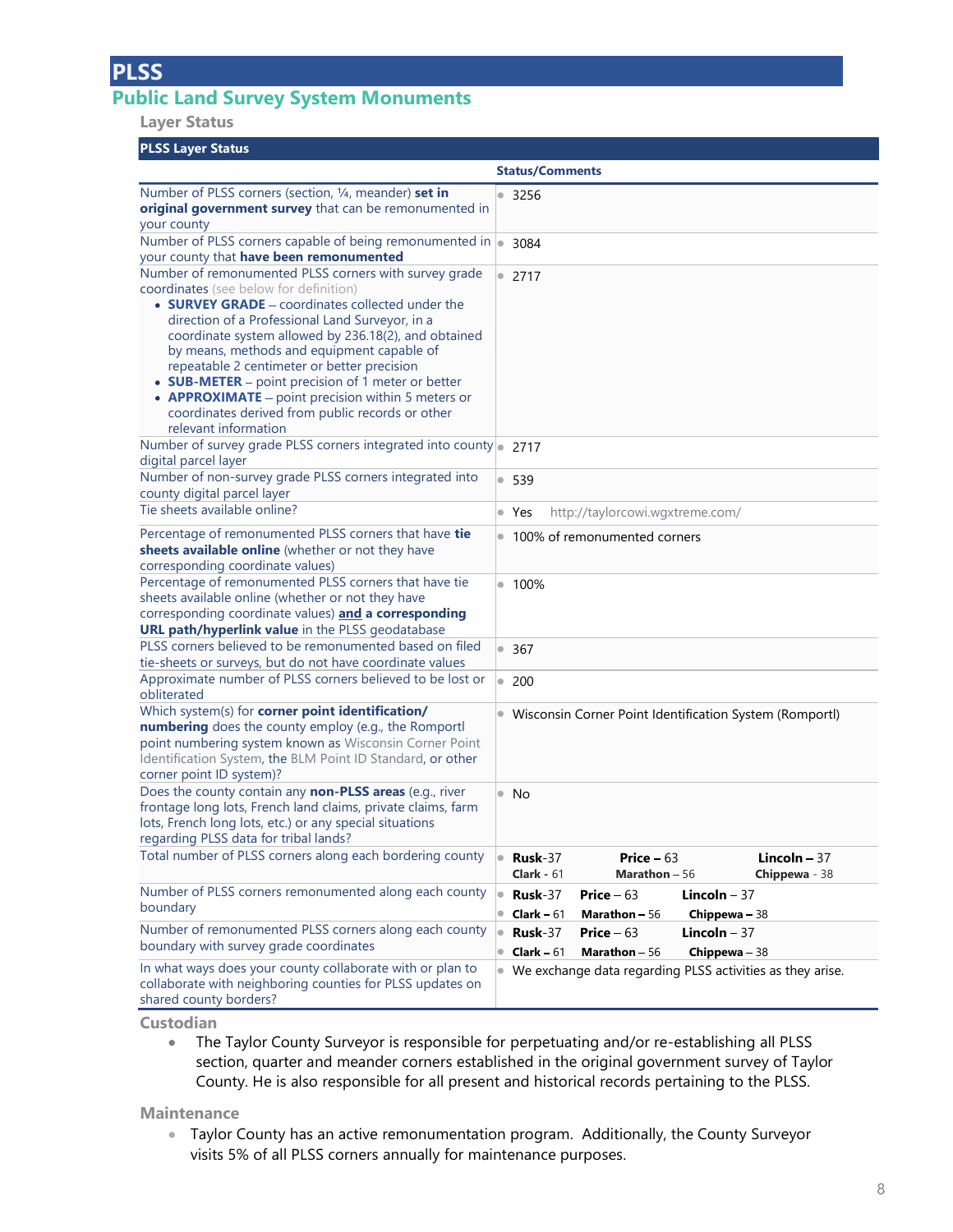**Standards** 

- Statutory Standards for PLSS Corner Remonumentation
	- s. 59.74, Wis. Stats. Perpetuation of section corners, landmarks.
	- s. 60.84, Wis. Stats. Monuments.
	- ch. A-E 7.08, Wis. Admin. Code, U.S. public land survey monument record.
	- ch. A-E 7.06, Wis. Admin. Code, Measurements.
	- s. 236.15, Wis. Stats. Surveying requirement.
- SURVEY GRADE standard from Wisconsin County Surveyor's Association:
	- **SURVEY GRADE** coordinates collected under the direction of a Professional Land Surveyor, in a coordinate system allowed by 236.18(2), and obtained by means, methods and equipment capable of repeatable 2 centimeter or better precision
	- $\blacksquare$  **SUB-METER** point precision of 1 meter or better.
	- **APPROXIMATE** point precision within 5 meters or coordinates derived from public records.
- The Taylor County Surveyor complies with the standards listed above.

#### Other Geodetic Control and Control Networks

#### e.g., HARN, Height Mod., etc.

Layer Status

• High Accuracy Reference Network (HARN)- completed in 1997. The network consists of 2 DOT (<1ppm), 5 primary (1ppm), 17 secondary (2ppm) and 4 tertiary (4ppm) stations

**Custodian** 

**Taylor County Surveyors Office** 

**Maintenance** 

The network will be maintained as needed

Layer Status

**• Height Modernization Program Passive Network- There are 134 Height Moderniztion** monuments in Taylor County.

**Custodian** 

Wisconsin Department of Transportation

**Maintenance** 

The WisDOT's Geodetic Survey Unit is responsible for the core functions of replacement and re-establishment of geodetic control monuments that are disturbed and/or destroyed. Replacement monumentation and survey campaigns are planned and conducted periodically throughout the year, as funding is made available.

Layer Status

Height Modernization Program Active Network (WISCORS)- There are 3 active Wisconsin Continuously Operating Reference Stations (WISCORS) in Taylor County.

**Custodian** 

Wisconsin Department of Transportation

**Maintenance** 

Maintained as needed.

Parcel Mapping

## Parcel Geometries

Layer Status

- **Progress toward completion/maintenance phase:** Taylor County's parcel layer is in maintenance phase. 100% of the county's parcels are available in a commonly used digital GIS format.
- Projection and coordinate system: NAD 83/2011 Taylor County WISCRS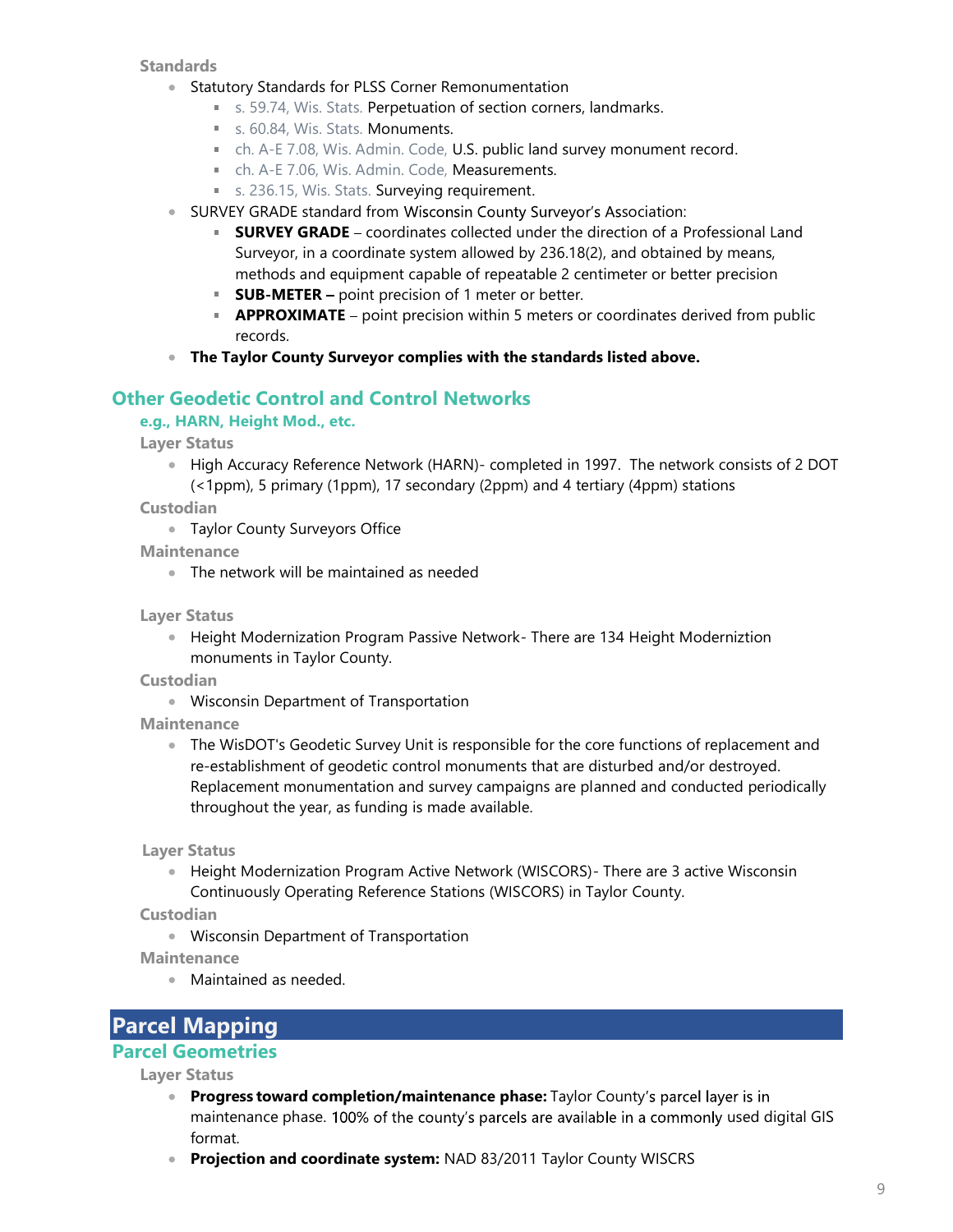- Integration of tax data with parcel polygons: The county does not have a parcel polygon model that directly integrates tax/assessment data as parcel attributes. The county is able to join the parcel layer to a tax roll data table.
- Online Parcel Viewer Software/App and Vendor name: WebGUIDE Xtreme (WGX) from contractor/vendor Applied Data Consultants
- Unique URL path for each parcel record: Yes, there is a link on WebGuide Xtreme (WGX) that connects the user to our Taylor County Land Information Web Portal hosted by GCS Software. The user can access general property information, assessment information, tax bills and recorded documents. The URL is unique and stable.

#### **Custodian**

The Taylor County Land Information Office has custodial responsibility of the digital parcel map.

#### **Maintenance**

- Update Frequency/Cycle. Parcel polygons are updated on an as needed basis.
- As needed refers to more accurate GPS coordinates obtained on PLSS corners, parcel splits, errors discovered in mapping process (deed misinterpretation, etc.). Parcel datasets are archived per tax year.

#### **Standards**

• Data Dictionary: Parcel polygons are attributed with a Parcel ID number. Taylor County does not maintain a data dictionary or metadata for its parcel layer. We plan to develop comprehensive metadata in the future.

## Assessment/Tax Roll Data

#### Layer Status

- **Progress toward completion/maintenance phase: NA**
- **Tax Roll Software/App and Vendor name:** Property Assessment  $\&$  Tax Billing Module from contractor/vendor GCS Software
- **Municipal Notes: NA**

#### **Custodian**

- The Taylor County Real Property Listers Office
- Municipal assessors

#### **Maintenance**

- Maintenance of the Searchable Format standard: To maintain the Searchable Format standard, Taylor County will continue to join the tax roll data to parcels annually and deliver the associated database.
- **Searchable Format Workflow:** Taylor County purchased a tool from GCS Software that exports tax data that includes the required Act 20 attributes. Although the tool works to export the required attributes Taylor County maintains parcel/tax roll data in such a way that requires significant formatting every year—whether by the county staff in-house, or a third-party contractor/vendor.

#### **Standards**

- Wisconsin Department of Revenue Property Assessment Manual and attendant DOR standards
- DOR XML format standard requested by DOR for assessment/tax roll data

## Non-Assessment/Tax Information Tied to Parcels

#### e.g., Permits, Easements, Non-Metallic Mining, Brownfields, Restrictive Covenants

Layer Status

• Sanitary Permits and Non-Metallic mining sites layers are tied to parcels by Parcel Number. Easements and restrictive covenants tied to parcels in Legal Description.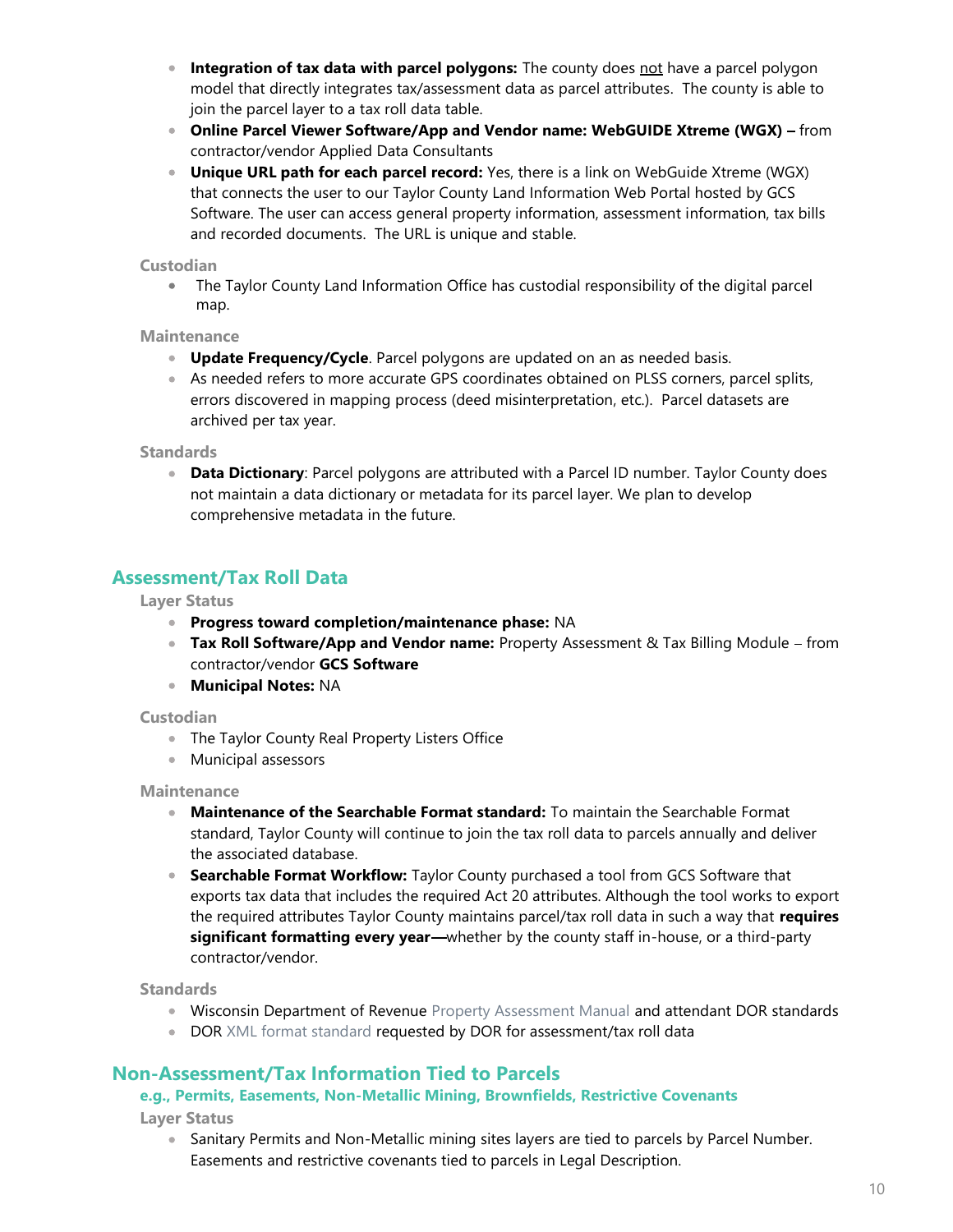#### **Custodian**

The Zoning Office is the custodian of the Sanitary Permits and Non-Metallic mining sites data. The Real Property Lister is the custodian of the easements and restrictive covenants data.

**Maintenance** 

**Sanitary Permits are updated semi-annually. Non-Metallic mining sites are updated as needed.** Easements and restrictive covenants are updated daily in Legal Description.

## ROD Real Estate Document Indexing and Imaging

#### Layer Status

- **Grantor/Grantee Index:** Digitized grantor/grantee index from 1989 forward. Paper index prior to 1989.
- Tract Index: PLSS based tract index digitized since 1989. Paper index prior to 1989, but all tract book pages have been digitized and available online through the LandShark website. All documents with a legal description are included in the tract index.
- **Imaging:** TIFF images available for deeds from approximately 1880 forward, mortgages from 1986 forward and for all miscellaneous real estate documents.
- ROD Software/App and Vendor Name: LandLink and Landshark from contractor/vendor Trimin

**Custodian** 

**Taylor County Register of Deeds** 

**Maintenance** 

Multiple offsite backups of computerized records. Bi-annual updates of land records software. Continually adding historic data to our indexes.

**Standards** 

- s. 59.43, Wis. Stats. Register of deeds; duties, fees, deputies.
- ch. 706, Wis. Stats. Conveyances of real property; Recording; Titles.
- The Taylor County Register of Deeds adheres to the standards listed above.
- LiDAR and Other Elevation Data

## LiDAR

Layer Status

- **Most recent acquisition year: 2016**
- Accuracy: ≤10 cm RMSEz (Point Cloud and DEM), NVA ≤19.6 cm (Point Cloud and DEM), and  $VVA \le 29.4$  cm (DEM)
- Post spacing: 1 meter
- Contractor's standard, etc.: LIDAR data meets USGS definition of Quality Level 2 (QL2)
- Next planned acquisition year: Taylor County is hopeful that this will be a one- time project. We will consider another project if the need arises for more accurate data and technology and costs render the project feasible.
- QL1/QL2 acquisition plans: NA

Custodian

The Land Information Office is the custodian of the data.

**Maintenance** 

• See "Next planned acquisition year" above

**Standards** 

National Standards for Spatial Data Accuracy (NSSDA)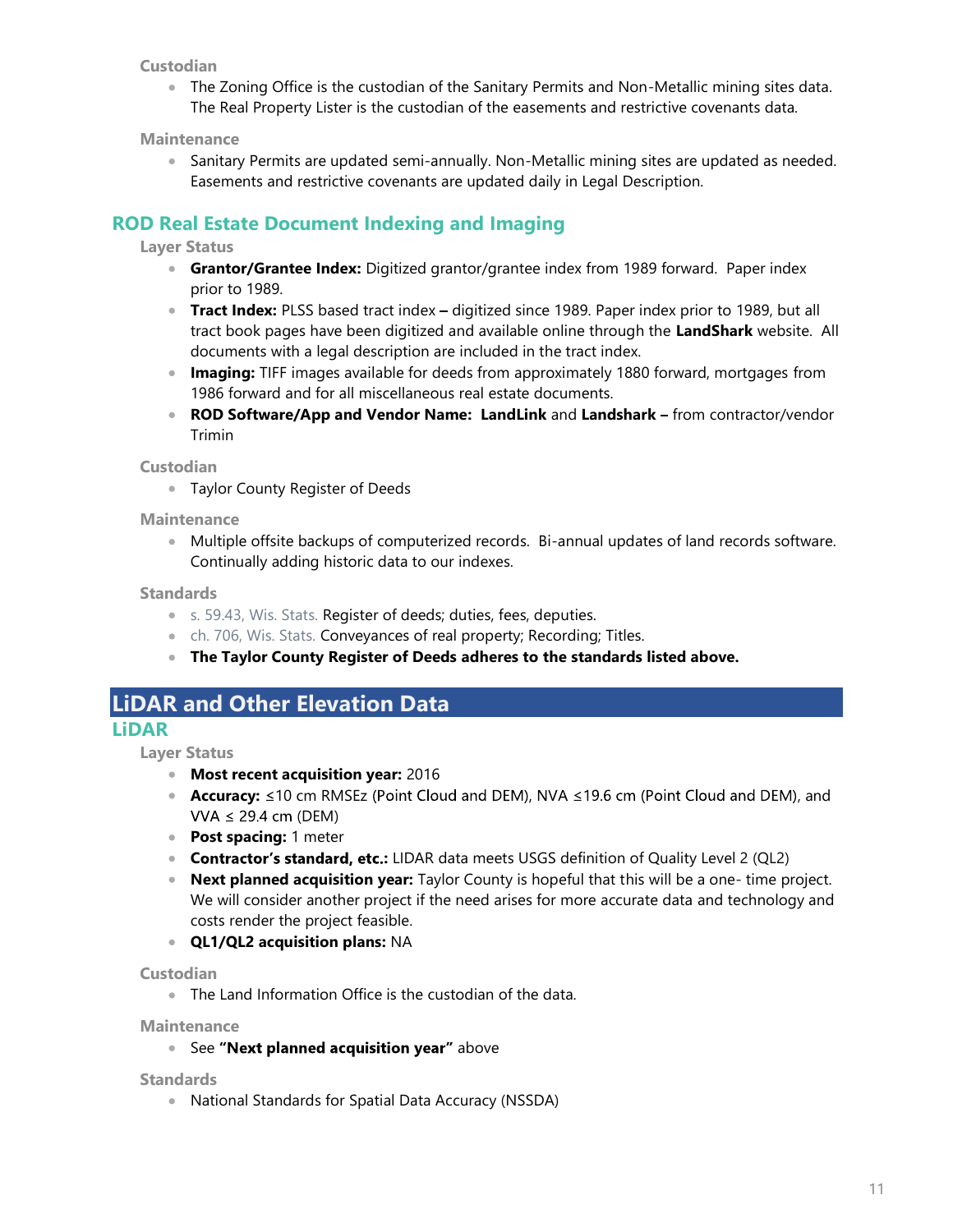### LiDAR Derivatives

e.g., Bare-Earth Digital Terrain Model (DTM), Bare-Earth Elevation Contours, Bare-Earth Digital Elevation Model (DEM), Digital Surface Model (DSM), Hydro-Enforced DEMs, etc.

Layer Status

1, 2, and 10 foot contours, Hydro breaklines, Bare Earth DEM, Intensity images, Raw and Classified Point Cloud

**Custodian** 

The Land Information Office is the custodian of the data.

**Maintenance** 

• See "Next planned acquisition year" above

**Standards** 

 $**$ 

## Other Types of Elevation Data

Layer Status

**Height Modernization Program Passive Network- There are 134 Height Modernization** monuments in Taylor County.

**Custodian** 

Wisconsin Department of Transportation

**Maintenance** 

The WisDOT's Geodetic Survey Unit is responsible for the core functions of replacement and re-establishment of geodetic control monuments that are disturbed and/or destroyed. Replacement monumentation and survey campaigns are planned and conducted periodically throughout the year, as funding is made available.

**Orthoimagery** 

#### **Orthoimagery**

Layer Status

- Most recent acquisition year: 2020
- Resolution: Six inch (6") Countywide and Three inch (3") in selected areas
- Contractor's standard: American Society for Photogrammetry and Remote Sensing (ASPRS) Class 2 standard
- Next planned acquisition year: 2025

Custodian

The Land Information Office is the custodian of the data.

**Maintenance** 

• Plan on updating imagery every 4-5 years or whenever feasible.

**Standards** 

American Society for Photogrammetry and Remote Sensing (ASPRS) Class 2 standard

## Historic Orthoimagery

Layer Status

Taylor County has USDA DOQQ's dating back to 1986. The imagery is black and white with 1 meter resolution. We also have digital imagery dating from 2006, 2010, 2011 and 2015. Imagery from 2006 (WROC) is black and white with 18" resolution, 2010 (WROC) is color with 12" resolution, 2011 (Pictometry) is color with 6" and 12" resolution and 2015 (WROC) is color with countywide 6" resolution and 3" resolution in City of Medford.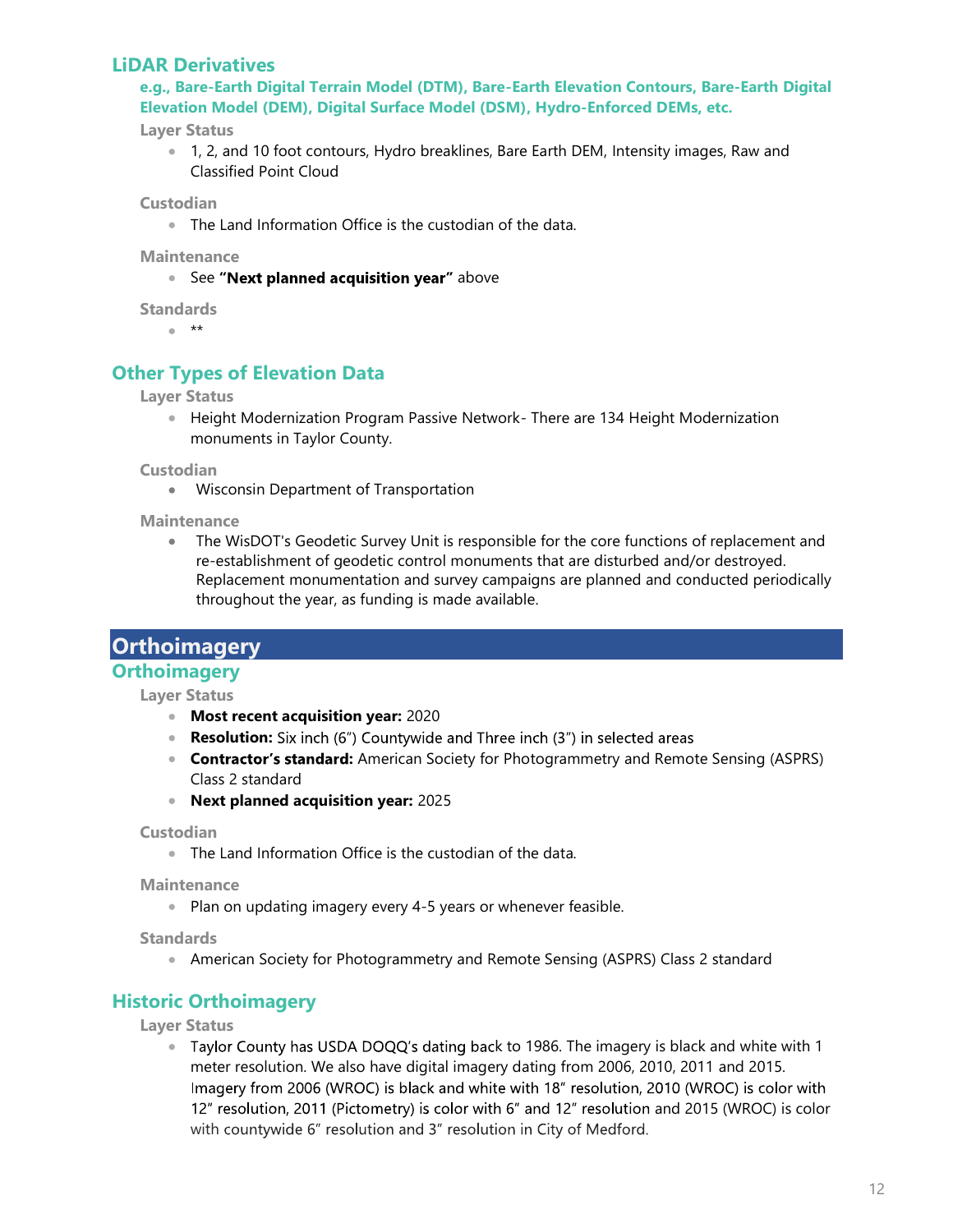**Custodian** 

The Taylor County Land Information Office is the custodian of the data

**Maintenance** 

 $\bullet$  N/A

**Standards** 

USDA, WROC, and Pictometry standards

## Other Types of Imagery

#### e.g., Oblique Imagery, Satellite Imagery, Infra-red, etc.

Layer Status

Taylor County acquired oblique imagery from Pictometry, Inc. as part of a grant received by the Taylor County Sheriff's Office. Taylor County has hardcopy air photos from various years dating as early as 1939.

Custodian

• The Taylor County Land Information Office is the custodian of the imagery.

**Maintenance** 

Taylor County is considering updating the oblique imagery as funding and needs arise. No firm decision has been made at this time.

#### **Standards**

• Industry standards

## Address Points and Street Centerlines

## Address Point Data

Layer Status

Taylor County has Countywide Address Point coverage. Each address has an access point and a structure point. Driveways are included when possible.

Custodian

• The Taylor County Zoning Office is the custodian of the data.

**Maintenance** 

City of Medford, Villages of Rib Lake and Gilman updated as new addresses are created. All other addresses are updated annually.

**Standards** 

- Address locations are placed using orthoimagery and/or landowner description.
- Wisconsin GIS NG9-1-1 Data Standard (Site/Structure Address Point)

## Building Footprints

Layer Status

Taylor County has countywide Building Footprint coverage. Obtained from Pictometry Inc. as part of a grant received by the Taylor County Sheriff's Office.

**Custodian** 

The Land Information Office is the custodian of the Building Footprint data.

**Maintenance** 

Taylor County does not plan to maintain the Building Footprint layer.

**Standards** 

• Pictometry standards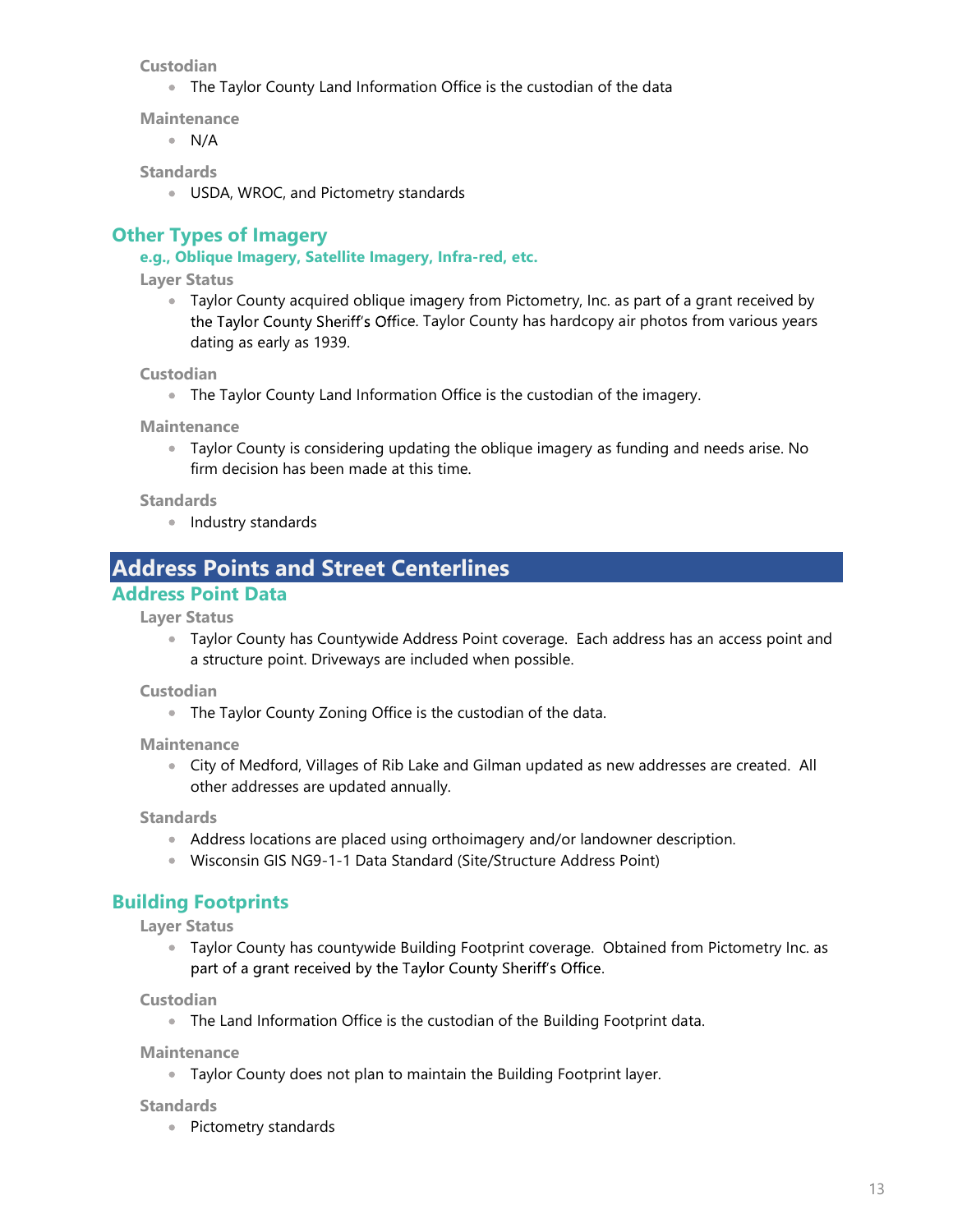## Other Types of Address Information

#### e.g., Address Ranges

Layer Status

Taylor County has a countywide address grid layer. Each grid line is coincident with section lines and represents a possible 400 addresses per grid line. Street centerlines contain address ranges.

**Custodian** 

The Taylor County Zoning Office is the custodian of the Address Grid layer.

**Maintenance** 

Grid lines are adjusted as section corners are remonumented and assigned GPS coordinates.

## Street Centerlines

Layer Status

Taylor County has Countywide Street Centerline coverage. Obtained from GPS observations and digitization from Orthophotography.

**Custodian** 

The Land Information Office is the custodian of the Street Centerline data.

**Maintenance** 

Street Centerlines are maintained and/or edited as needed.

**Standards** 

- Produced from resource grade GPS and WROC orthophotography.
- Wisconsin GIS NG9-1-1 Data Standard (Road Centerline)

## Rights of Way

Layer Status

- Taylor County does not have a road rights of way layer. Road rights of way are parcel mapped as deeds are located that indicate in fee ownership by transportation authority. ROW identifying information is in an attribute field such as PIN/PARCELID or COMMENT. Platted areas are also mapped showing street rights of way.
- Active railroad line rights of way are parcel mapped.

Custodian

The Land Information Office is the custodian of the parcel mapped rights of way.

**Maintenance** 

As needed (see parcel mapping)

#### **Trails**

#### e.g., Recreational Trails, Snowmobile Trails

Layer Status

Taylor County has various recreational trail layers. Recreational trail layers include snowmobile  $\bullet$ and ATV/UTV trails, Ice Age National Scenic Trail, Pine Line hiking and bicycle trail, Rib Lake Ski and Snowshoe trails, and the Perkinstown Winter Sports Area ski and snowshoe trails.

**Custodian** 

The Taylor County Forestry Department is the custodian of the snowmobile and ATV/UTV  $\bullet$ trails, the Rib Lake Ski and Snowshoe club is the custodian of the Rib Lake trails, the Price/Taylor Rails to Trails Commission is the custodian of the Pine Line trail, the Ice Age Trail Alliance is the custodian of the Ice Age trail, and the Taylor County Buildings and Grounds Department is the custodian of the Perkinstown Winter Sports Area trails.

#### **Maintenance**

All trail layers are maintained as needed.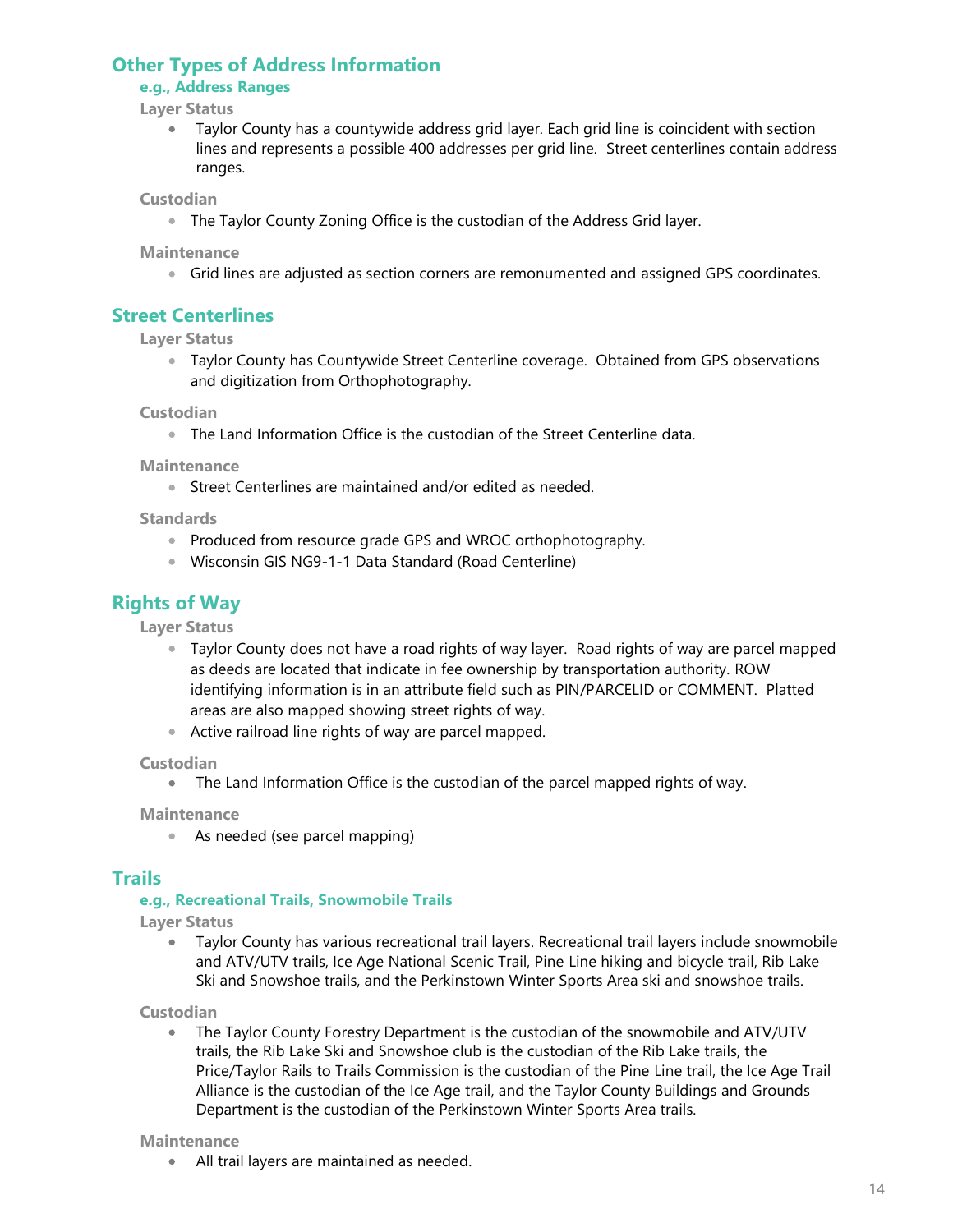**Standards** 

• Produced using Resource grade GPS and/or orthophotography

## Land Use

#### Current Land Use

#### Layer Status

Developed in 2017 by NWRPC. All land uses are reflected in the layer.

**Custodian** 

The Taylor County Zoning Department is the custodian of the data.

**Maintenance** 

• The Current Land Use layer may be revised when Taylor County updates their comprehensive plan.

**Standards** 

s. 66.1001, Wis. Stats. Comprehensive planning.

#### Future Land Use

Layer Status

Developed in 2017 by NWRPC. The layer is a compilation of information gathered from  $\bullet$ individual towns. During the planning process towns were asked for their input on what they would like to have happen and not a projection based on a formula. The map is intended to serve as a general guide for future growth and development in Taylor County over a 20-year period.

**Custodian** 

The Taylor County Zoning Department is the custodian of the data.

**Maintenance** 

As individual towns develop their own comprehensive plans their respective future land use map will replace the future land use map developed by NWRPC.

#### **Standards**

s. 66.1001, Wis. Stats. Comprehensive planning.

## **Zoning**

#### County General Zoning

Layer Status

• Not administered by county. Taylor County does not have countywide comprehensive zoning.

#### Shoreland Zoning

Layer Status

• Administered by county but not in GIS format.

#### Farmland Preservation Zoning

#### Layer Status

**Farmland Preservation Zoning is not administered by County. The Taylor County Land** Conservation Department administers the Farmland Preservation Program. Farmland Preservation Zoning is a possible component of the Farmland Preservation Program. There is currently no Farmland Preservation Zoning in Taylor County. A new 10 year Farmland Preservation Plan was recently developed by the Land Conservation Department in cooperation with the Northwest Regional Planning Commission (NWRPC). The new Plan has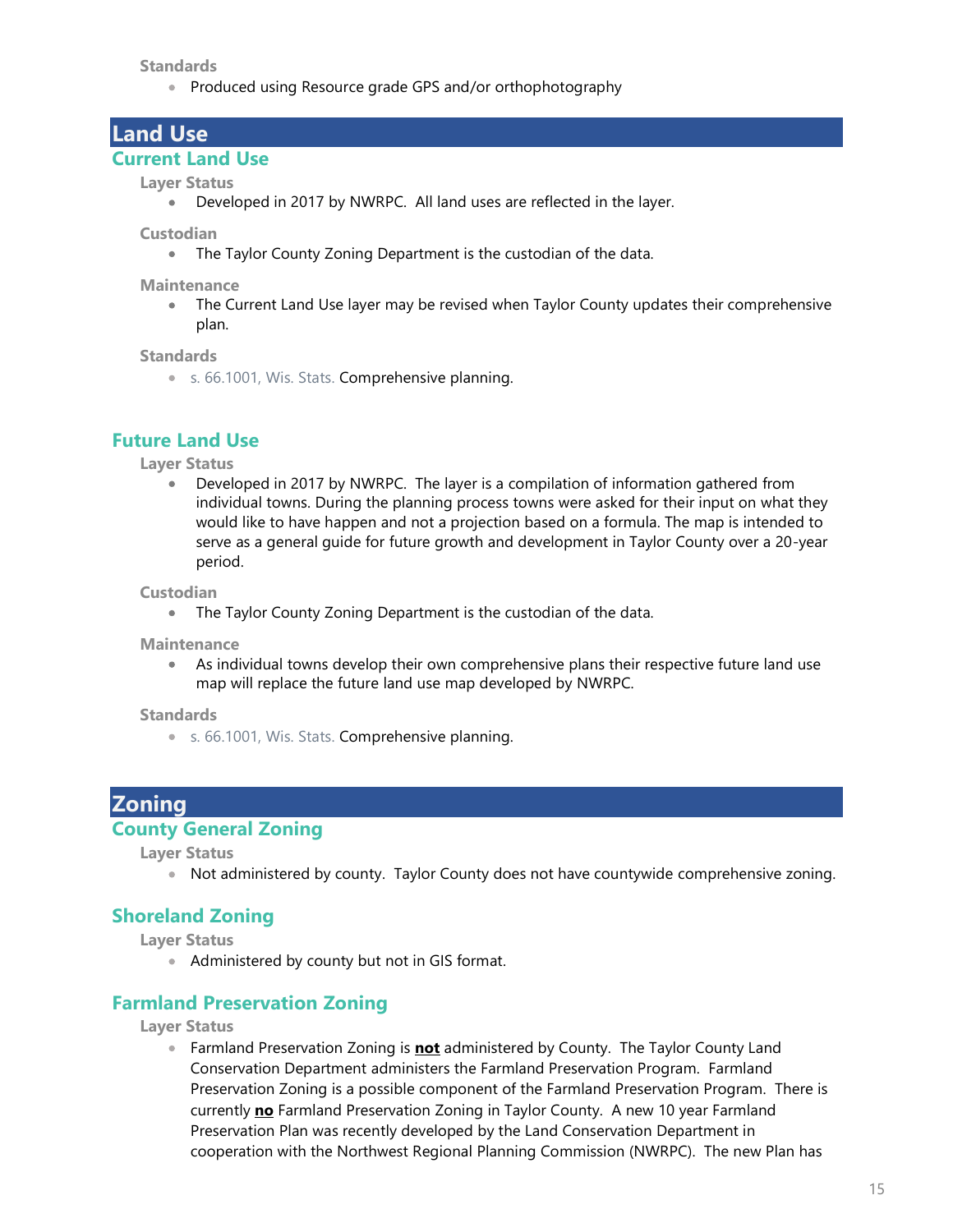been certified by DATCP and should be approved by the Taylor County Board of Supervisors later this year (2021). The Land Conservation Department will look to establish an Ag Enterprise Area (AEA) and invite landowners to participate in the program. Landowners can sign a 15 year contract in order to receive income tax credits in return for following State conservation standards.

Year of certification: 2021

## Floodplain Zoning

Layer Status

- The County does maintain a GIS representation of floodplain zoning boundaries.
- The county's floodplain zoning GIS data is the same as/identical to the FEMA map
- **Letters of Maps Change** FEMA Flood Insurance Rate Maps (FIRMs) can be changed through "Letters of Maps Change," which is comprised of a few things: Letters of Map Amendment, Letters of Map Revision, and Letters of Map Revision Based on Fill. These are documents issued by FEMA that officially remove a property and/or structure from the floodplain. They are collectively called Letters of Map Change.

Custodian

- Taylor County Zoning Department
- **Taylor County Land Information Office**

**Maintenance** 

- **Static unless floodplain map changes.**
- Taylor County recently received updated Floodplain mapping from the Wisconsin DNR. The mapping is being reviewed by FEMA. When approved the Taylor County Board of Supervisors will act to formally adopt the new mapping.

**Standards** 

● FEMA standards

#### Airport Protection

Layer Status

- Administered by county but not in GIS format.
- **Airport protection zoning map depicts:** Height limitation restrictions

#### Municipal Zoning Information Maintained by the County

e.g., Town, City and Village, Shoreland, Floodplain, Airport Protection, Extra-Territorial, Temporary Zoning for Annexed Territory, and/or Zoning Pursuant to a Cooperative Plan

Layer Status

Not administered by county.

# Administrative Boundaries

## Civil Division Boundaries

#### e.g., Towns, City, Villages, etc.

Layer Status

Taylor County has a complete Civil Division Boundary layer that includes all Towns, Cities, and Villages.

**Custodian** 

• The Taylor County Land Information Office is the custodian of the Civil Division Boundary layer.

**Maintenance** 

**The Civil Division Boundary layer is maintained as needed.**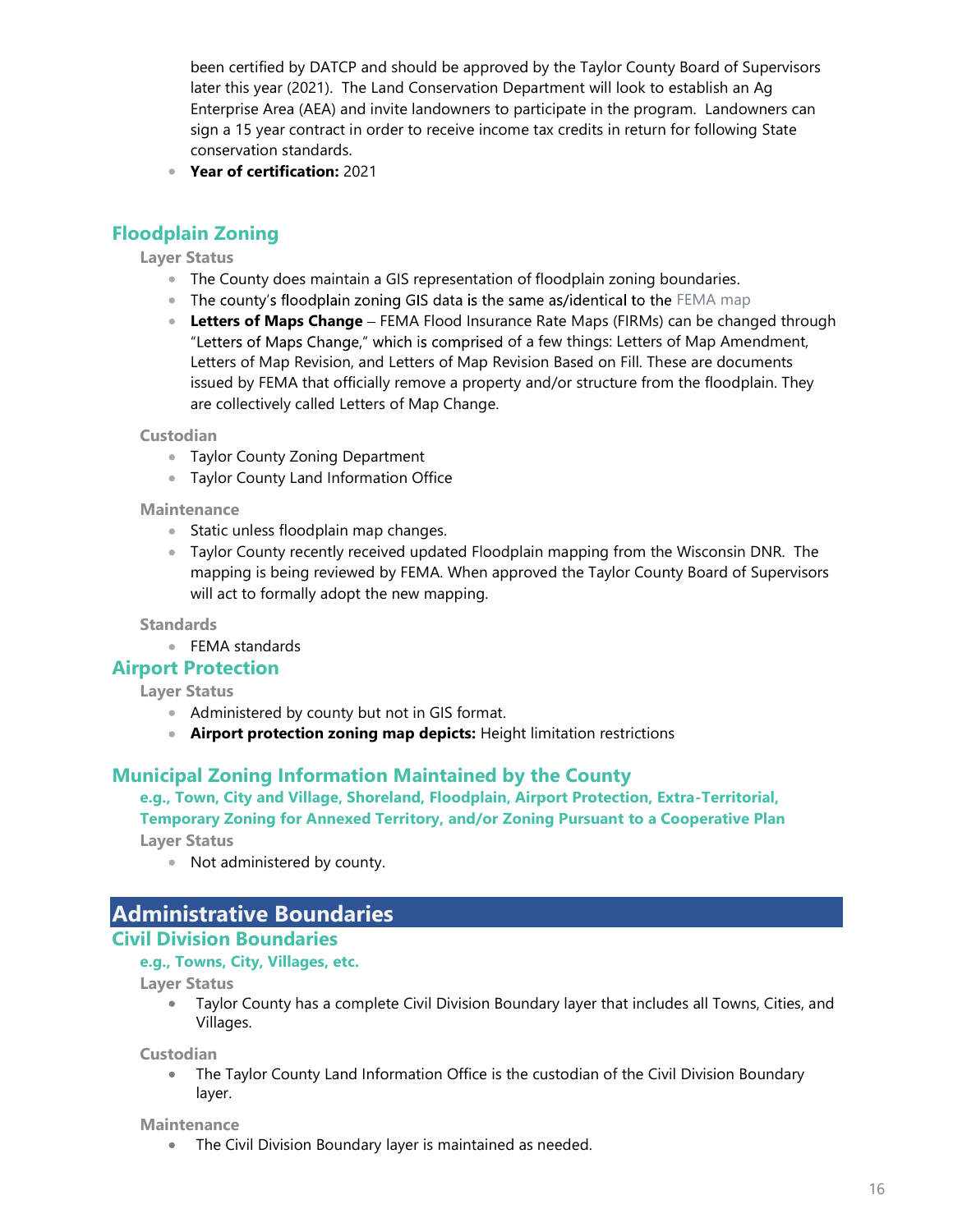**Standards** 

• Matched to Taylor County's Parcel layer

## School Districts

Layer Status

- **Progress toward completion/maintenance phase:** Taylor County has a complete countywide School District layer.
- Relation to parcels: School districts are an entry in tax roll which can be joined to parcels.
	- **Attributes linked to parcels:** School Code and School Name

Custodian

The Taylor County Land Information Department is the custodian of the School District layer.

**Maintenance** 

• The School District layer is maintained as needed.

**Standards** 

• Matched to Parcel and MCD layers

## Election Boundaries

e.g., Voting Districts, Precincts, Wards, Polling Places, etc.

Layer Status

Taylor County has a complete countywide layer depicting County Board Supervisor Districts,  $\bullet$ City of Medford, Towns of Medford, Hammel, Rib Lake, and Little Black Ward Boundaries.

**Custodian** 

• The Taylor County Clerk's Office is the custodian of the Election Boundaries layer.

**Maintenance** 

• The Election Boundary layer is maintained as needed.

**Standards** 

**Matched to Parcel and MCD layers** 

## Utility Districts

#### e.g., Water, Sanitary, Electric, etc.

Layer Status

 $\bullet$ Taylor County has a layer depicting Sanitary Districts located in the Villages of Chelsea and Westboro and the Town of Little Black.

Custodian

The Taylor County Land Information Office is the custodian of the Sanitary District Layer.

**Maintenance** 

The Sanitary District Layer is maintained as needed.

**Standards** 

• Matched to Parcel layer.

## **Emergency Service Boundary - Law/Fire/EMS**

Layer Status

- **Law Enforcement:** Taylor County maintains a Countywide Law Enforcement layer.
- **Fire:** Taylor County maintains a Countywide Fire Zone layer.
- **EMS:** Taylor County maintains a Countywide EMS layer.

Custodian

• The Taylor County Land Information Office is the custodian of the Emergency Service layers.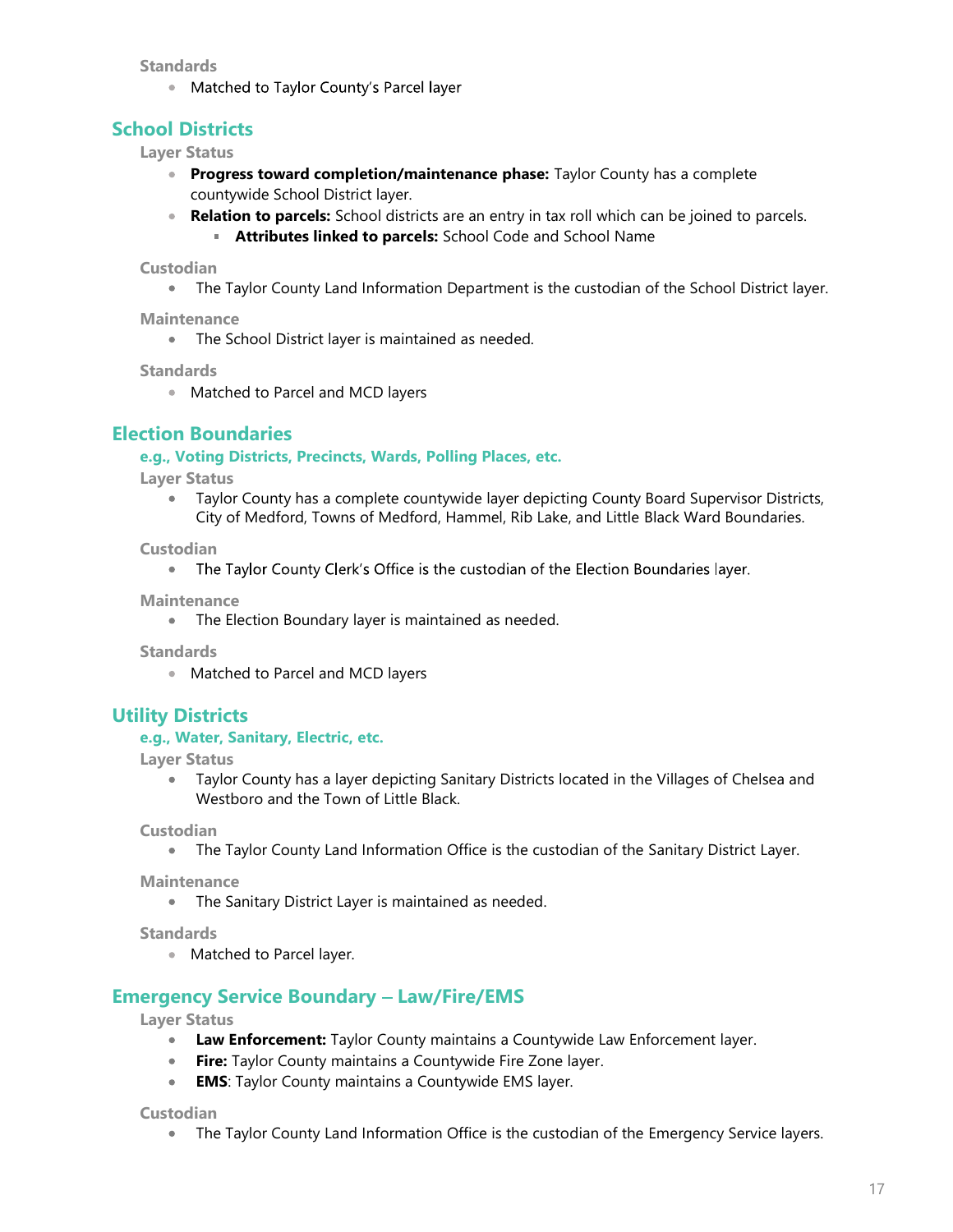**Maintenance** 

The Emergency Service layers are updated as needed.

**Standards** 

**Wisconsin GIS NG9-1-1 Data Standard** 

#### Public Safety Answering Points (PSAP) Boundary

Layer Status

• PSAP Boundary: Taylor County's PSAP Boundary is coincident to the County Boundary.

**Custodian** 

The Taylor County Land Information Office is the custodian of the PSAP Boundary.

**Maintenance** 

• The PSAP Boundary is updated as needed

**Standards** 

**Wisconsin GIS NG9-1-1 Data Standard** 

#### Provisioning Boundary

- Layer Status
	- Taylor County's Provisioning Boundary is coincident to the County/PSAP Boundary.

Custodian

• The Taylor County Land Information Office is the custodian of the Provisioning Boundary.

**Maintenance** 

• The Provisioning Boundary is updated as needed

**Standards** 

Wisconsin GIS NG9-1-1 Data Standard

## Other Public Safety

Layer Status

The Taylor County Land Information Office does not maintain any additional public safety layers.

## Lake Districts

Layer Status

Taylor County has a layer depicting the Village of Rib Lake and Lake Esadore lake districts.

Custodian

The Taylor County Land Information Office is the custodian of the Lake District layer.

**Maintenance** 

• The Lake District Layer is maintained as needed.

#### Native American Lands

Layer Status

**• There are no Native American Lands in Taylor County.** 

#### Other Administrative Districts

e.g., County Forest Land, Parks/Open Space, etc.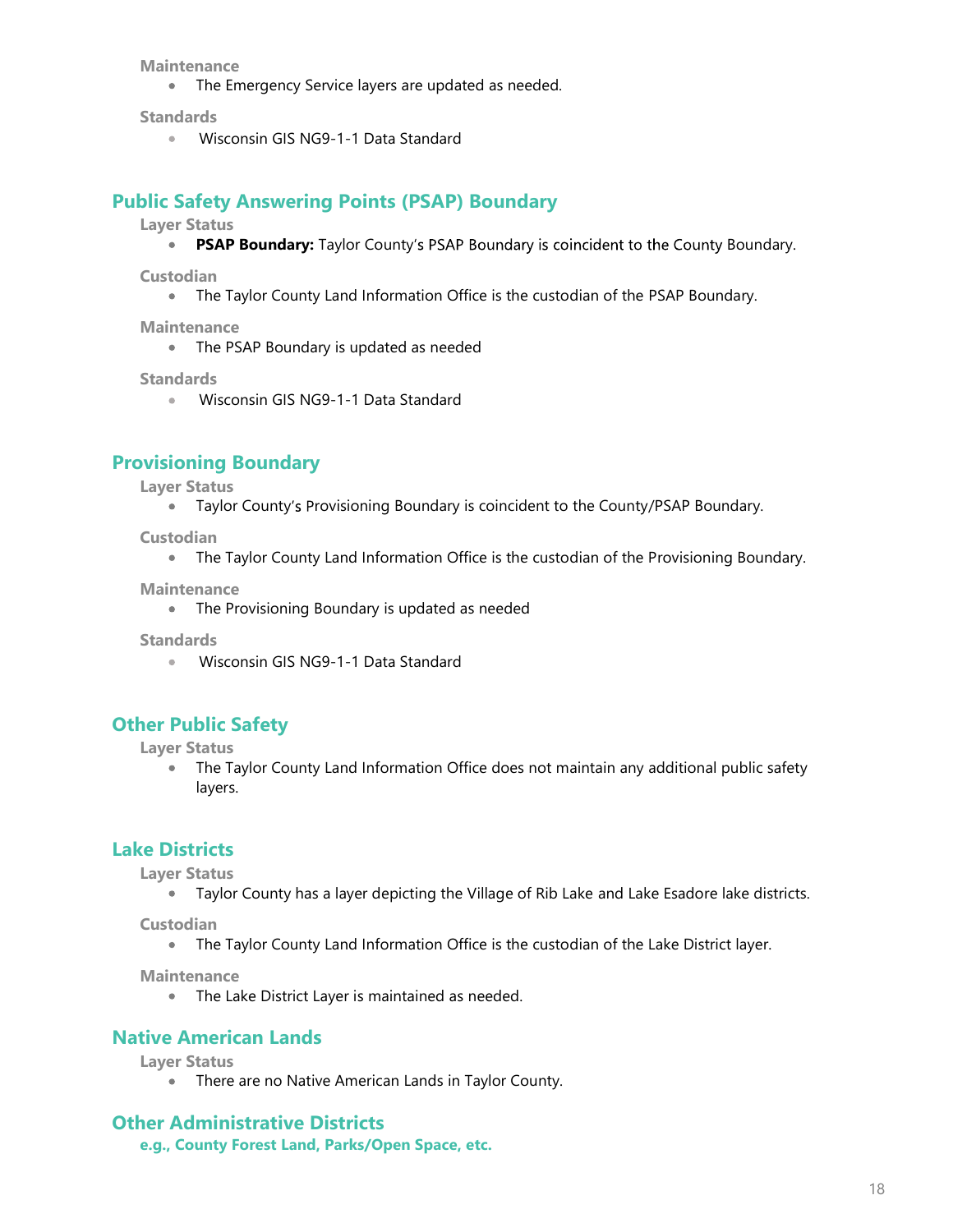#### Layer Status

Taylor County has layers depicting National Forest, County Forest, State of Wisconsin and Department of Natural Resources lands.

#### Custodian

 $\bullet$ The Taylor County Land Information Office is the custodian of the Other Administrative Districts layers.

**Maintenance** 

The Other Administrative Districts layers is maintained as needed.

**Standards** 

Matched to Parcel layer

## Other Layers

#### Hydrography Maintained by County or Value-Added

e.g., Hydrography maintained separately from DNR or value-added, such as adjusted to orthos: Elevation-Derived Hydrography

Layer Status

Taylor County does not have a hydrography layer separate from the DNR at this time. Selected Hydrography features are adjusted using orthophotography for parcel mapping purposes. Taylor County received updated LiDAR data in 2016 that could be used to create Elevation-Derived Hydrography.

## Cell Phone Towers

Layer Status

Taylor County does not have a Cell Phone Tower layer at this time.

## Bridges and Culverts

Layer Status

Taylor County does not have a Bridges and Culverts layer at this time. We plan to develop this layer sometime within the plan time frame (see Current and Future Projects section).

**Custodian** 

The Taylor County Highway Department will be the custodian of the data.

**Maintenance** 

• The layer will be maintained as needed.

## Other/Miscellaneous

#### e.g., Pipelines, Railroads, Non-Metallic Mining, Sinkholes, Manure Storage Facilities, etc.

Layer Status

Taylor County has layers depicting active railroad lines, non-metallic mining sites, landfills, and pipelines.

**Custodian** 

The Taylor County Land Information Office is the custodian of the railroad and pipeline layers. and the Taylor County Zoning Office is the custodian of the Non-metallic mining and Landfill layers.

**Maintenance** 

Layers maintained as needed.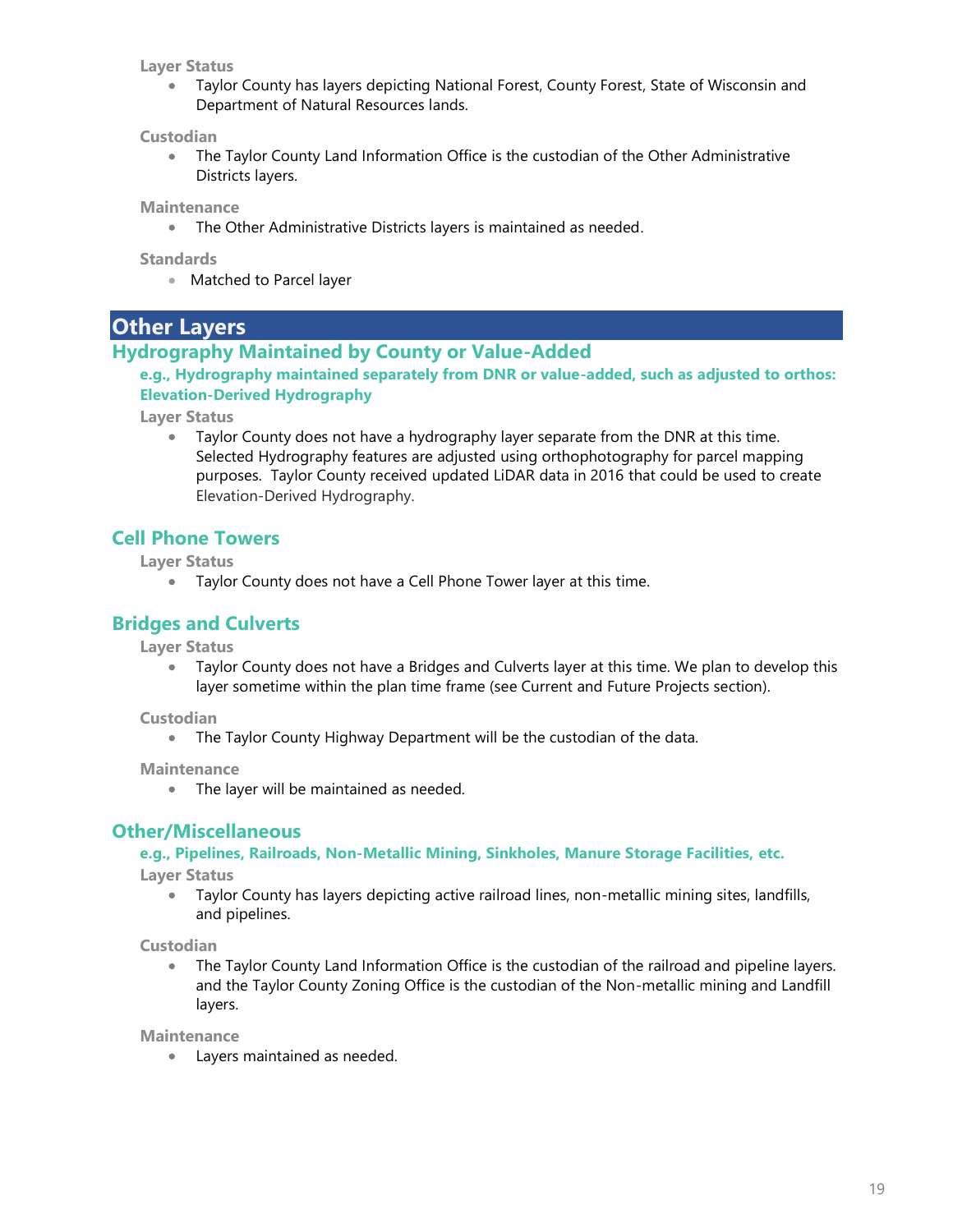# 3 LAND INFORMATION SYSTEM

The WLIP seeks to enable land information systems that are both modernized and integrated. Integration entails the coordination of land records to ensure that land information can be shared, distributed, and used within and between government at all levels, the private sector, and citizens.

One integration requirement is listed under s. 16.967(7)(a)(1), Wis. Stats., which states that counties may apply for grants for:

The design, development, and implementation of a land information system that contains and integrates, at a minimum, property and ownership records with boundary information, including a parcel identifier referenced to the U.S. public land survey; tax and assessment information; soil surveys, if available; wetlands identified by the department of natural resources; a modern geodetic reference system; current zoning restrictions; and restrictive covenants.

This chapter describes the design of the county land information system, with focus on how data related to land features and data describing land rights are integrated and made publicly available.

## Taylor County Parcel Data Workflow Diagram

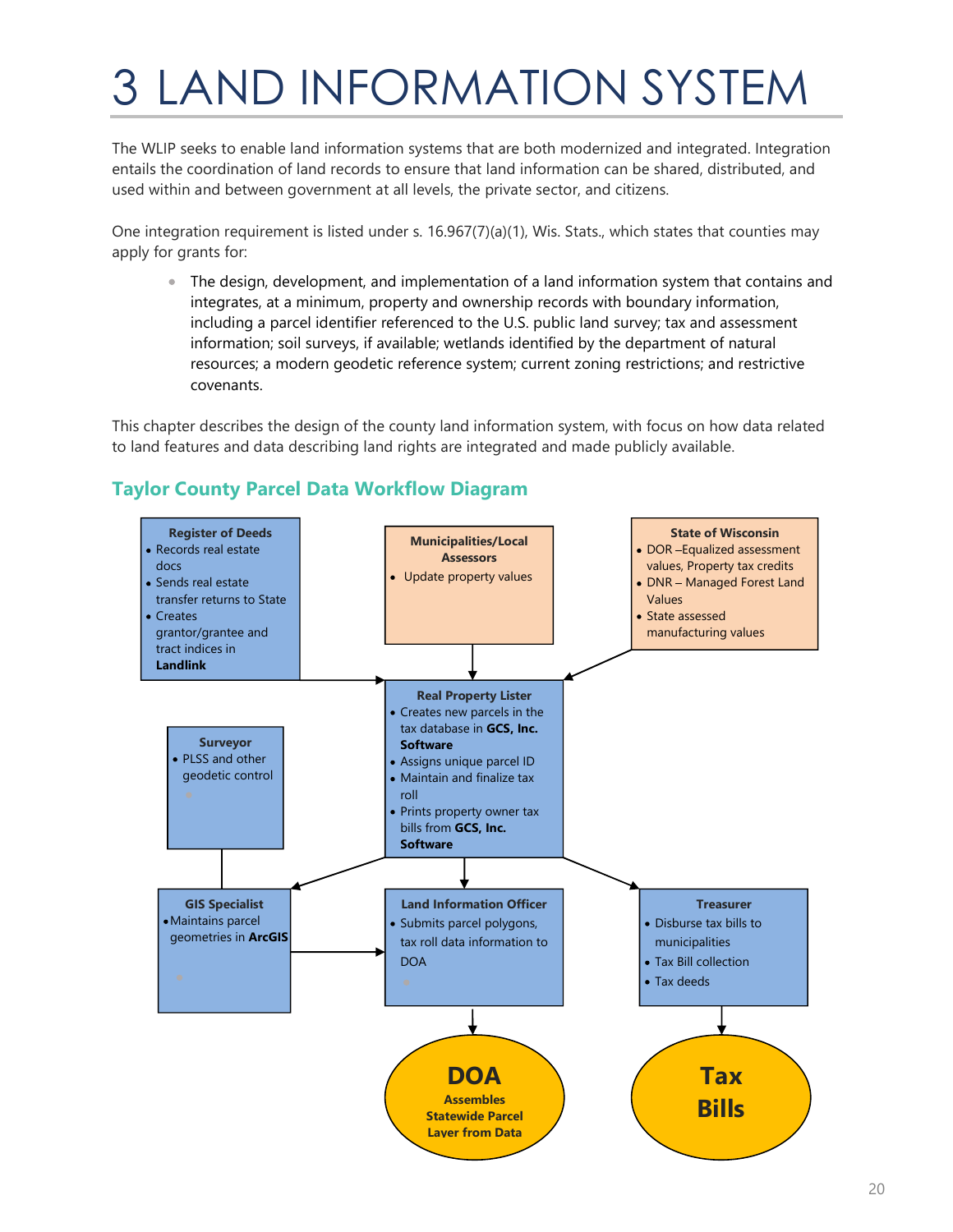# Technology Architecture and Database Design

This section refers to the hardware, software, and systems that the county uses to develop and operate computer systems and communication networks for the transmission of land information data.

#### **Hardware**

- PC workstations for Land Information related departments. These are replaced approximately every 5 years.
- Canon iPF Large Format Plotter
- **Trimble R8 Survey-grade GPS/Data collector**
- **Trimble Robotic Total Station/Data collector**
- Large Format Printer/Scanner
- Various servers

#### **Software**

- ESRI ArcGIS Desktop for the Land Information, Surveyor, Forestry and Zoning Departments
- **Carlson Survey Software**
- **Trimble Business Center Software for Surveyor**
- GCS Software (LandNav) for Real Property Lister and Treasurer
- IMS 21 used for imaging in Register of Deeds Office
- Trimin Landlink for recording, receipting, indexing and accounting in Register of Deeds Office
- **County currently use ArcGIS Pro: No**
- **County plans to upgrade to ArcGIS Pro:** Not at this time

## Website Development/Hosting

- Applied Data Consultants (ADC): Hosts Taylor County's GIS website (WGXtreme)
- Trimin: Hosts Taylor County Register of Deeds land record portal (LandShark)
- Applied Data Consultants (ADC): Hosts Taylor County Real Property Lister's tax parcel information (WGXtreme). Link to GCS Web Portal.
- Applied Data Consultants (ADC): Hosts Taylor County Zoning Department information (WGXtreme) i.e., Sanitary permits
- Applied Data Consultants (ADC): Hosts Taylor County Surveyor information (WGXtreme) i.e., Tie sheets, survey records

## Metadata and Data Dictionary Practices

#### Metadata Creation

• Metadata creation and maintenance process: Metadata has been created for certain datasets but is not consistently maintained. ArcCatalog creates basic metadata for all datasets that includes geographical extents, spatial reference, and attribute field information.

Metadata Software

- **Metadata software: ArcCatalog** 
	- The software does generate metadata consistent with the FGDC Content Standard for Digital Geospatial Metadata, and ISO geographic metadata standard 19115.

Metadata Policy

• Metadata Policy: Taylor County does not have a formal policy for metadata creation and maintenance.

## Municipal Data Integration Process

**Municipal assessors' data is uploaded to the Real Property Listers Office. Data is verified,** balanced, and integrated into the County system.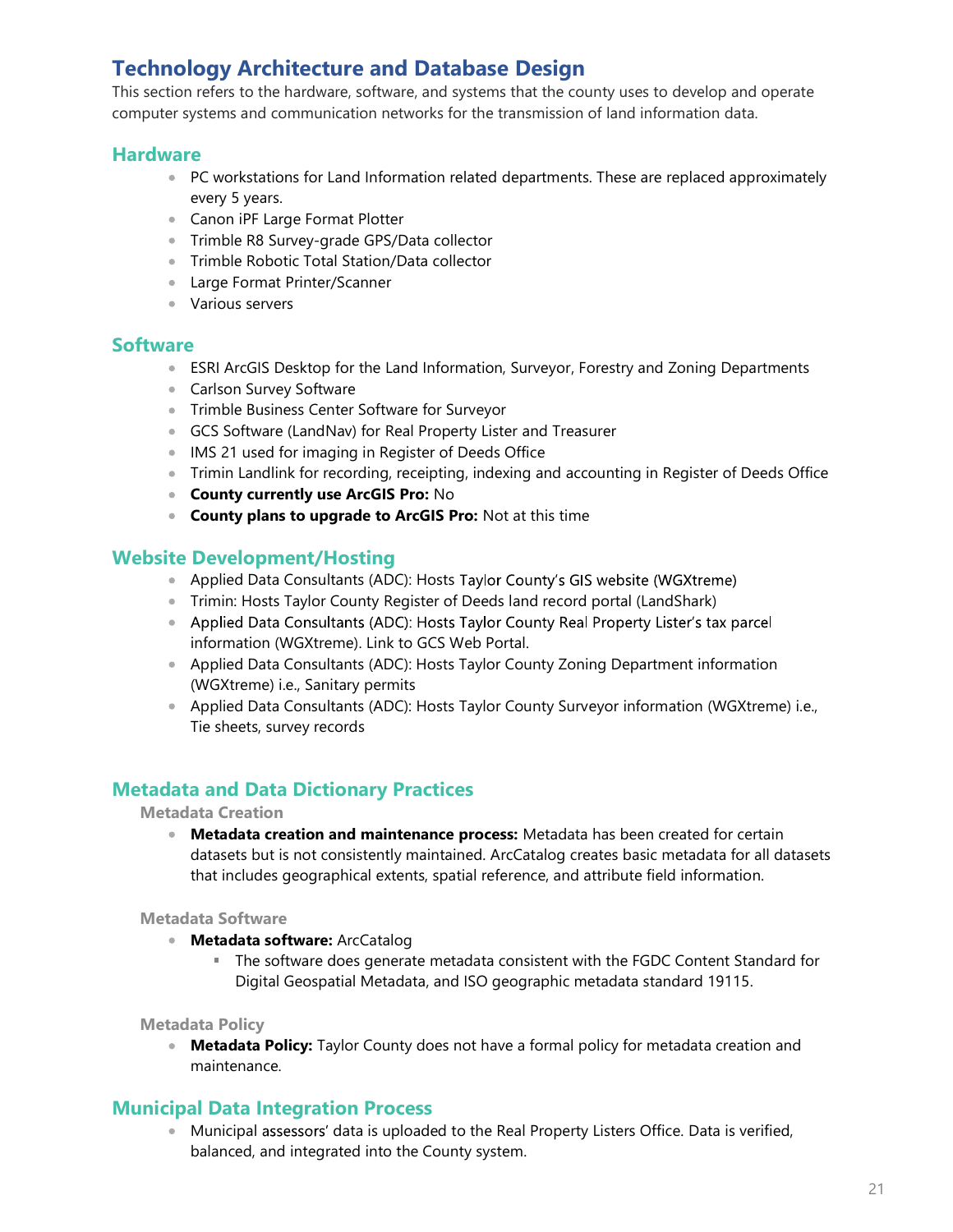## Public Access and Website Information Public Access and Website Information (URLs)

| <b>Public Access and Website Information</b>        |                                |                                        |                                                       |  |
|-----------------------------------------------------|--------------------------------|----------------------------------------|-------------------------------------------------------|--|
| <b>GIS Web mapping Application(s)</b><br>Link - URL | <b>GIS Download Link - URL</b> | <b>Real Property Lister Link - URL</b> | <b>Register of Deeds Link - URL</b>                   |  |
| http://taylorcowi.wgxtreme.com/                     | NONE at this time              | http://taylorcowi.wgxtreme.com/        | https://landshark.co.taylor.wi.u<br>s/LandShark/login |  |
|                                                     |                                | https://host.gcssoftware.com/taylo     |                                                       |  |

## Data Sharing Data Availability to Public

Data Sharing Policy

GIS data layers are available to anyone at no cost. Requesters must sign a data usage agreement before data is distributed. Tax and assessment data is available from the RPL at a flat rate of \$300 + \$30 personnel time. Partial data dumps are billed at a pro-rated rate not to exceed \$300. ROD Indexes and images are readily available to the public free of charge in house. Indexes are available online free of charge. Images are available online for the occasional user for the statutory fee of \$2 for the first page and \$1 for each additional page. Daily users have an option to pay a flat rate monthly fee for unlimited access all available online images.

Open Records Compliance

Taylor County makes every effort to comply with the Wisconsin Open Records Law.

## Data Sharing Restrictions and Government-to-Government Data Sharing

Data Sharing Restrictions

Taylor County has no restrictions on access to land records data. However, users of the GIS data must sign a data usage agreement that protects the County from liability regarding potential usage or accuracy of the data.

Government-to-Government Data Sharing

Taylor County shares its GIS data layers to any governmental agency that requests it at no cost. Printing of custom maps for governmental agencies are charged at departmental printing rates.

# Training and Education

Taylor County uses the education and training funds provided by the WLIP to enable land records staff to participate in land records related meetings, workshops or other related training.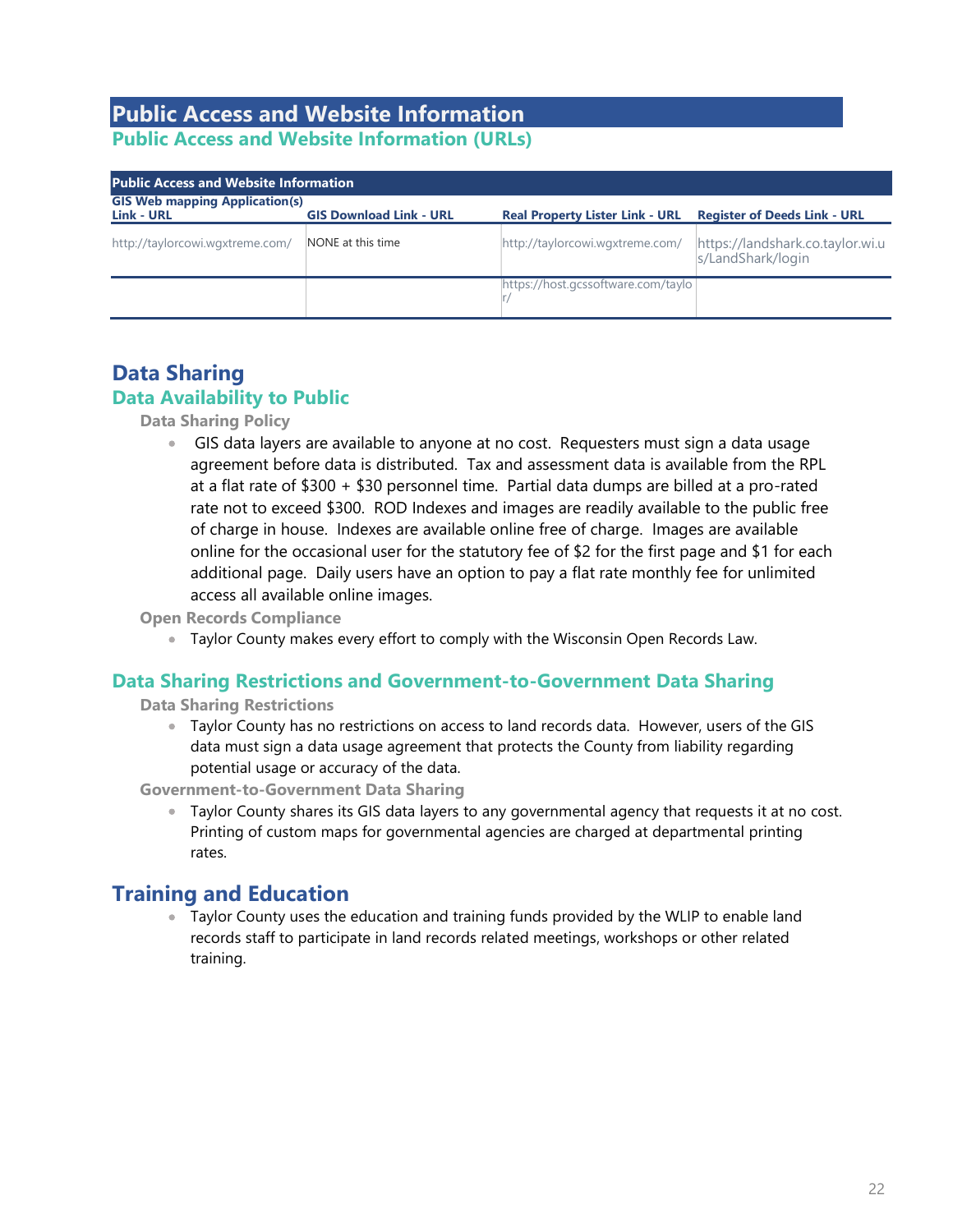# 4 CURRENT & FUTURE PROJECTS

This chapter lists the current and future land information projects the county is currently undertaking or intends to pursue over its planning horizon. A project is defined as a temporary effort that is carefully planned to achieve a particular aim. Projects can be thought of as the *means* to achieving the county's mission for its land information system.

# Project Plan for PLSS (Benchmark 4)

# Project Title: Project Plan for PLSS (Benchmark 4)

## Project Description/Goal

#### Planned Approach

The Taylor County Surveyor has a policy of remonumenting PLSS corners on a request basis. When a landowner has their property surveyed and PLSS corners needed to perform the survey are not established, the County Surveyor will monument those corners and establish survey grade GPS coordinates on the corner. If there are no requests for corners the County Surveyor will prioritize areas in need of remonumentation/perpetuation of PLSS corners and establish survey grade coordinates on those corners. Presently, Taylor County is focusing on remonumentation/perpetuation of PLSS corners on a township basis. PLSS corners with established survey grade GPS coordinates are then submitted to the GIS Specialist for integration into the parcel fabric. Taylor County will contract with private vendors to assist in accomplishing the goals set forth in this project plan as needed.

#### Current Status

- Tally of the total number of corners: See PLSS Layer Status table in Chapter 2.
- **Remonumentation status:** See PLSS Layer Status table in Chapter 2.
- Coordinate status (accuracy class) if known: See PLSS Layer Status table in Chapter 2.

#### Goals

- Number of corners to be remonumented and/or rediscovered: Taylor County has set a goal of remonumenting/rediscovering 100 PLSS corners during the grant project period(s).
- Number to have new coordinates established: 100
- **Accuracy class for these new coordinates:** Survey-grade
- Way in which these points will be integrated into the parcel fabric: PLSS corner coordinate values will then be entered into the PLSS framework of the parcel fabric and parcel boundaries adjusted accordingly.

#### Missing Corner Notes

• Documentation for any missing corner data: Taylor County has large tracts of National Forest and County Forest Lands that contain no private holdings. Many of the PLSS corners contained within these forest tracts may not be remonumented/rediscovered. Documentation will be provided explaining why these corners were excluded.

#### County Boundary Collaboration

All PLSS corners shared with neighboring counties (Rusk, Price, Lincoln, Marathon, Clark and Chippewa) have been established and located with survey-grade GPS. The Taylor County Surveyor has shared all location information with these counties.

## Business Drivers

- The Project Plan for PLSS is a requirement for those counties who utilize Strategic Initiative funds for work related to PLSS completion and integration.
- **State of Wisconsin (Statewide Parcel Initiative)**
- Taylor County (improve accuracy of parcel mapping)
- **Surveyors**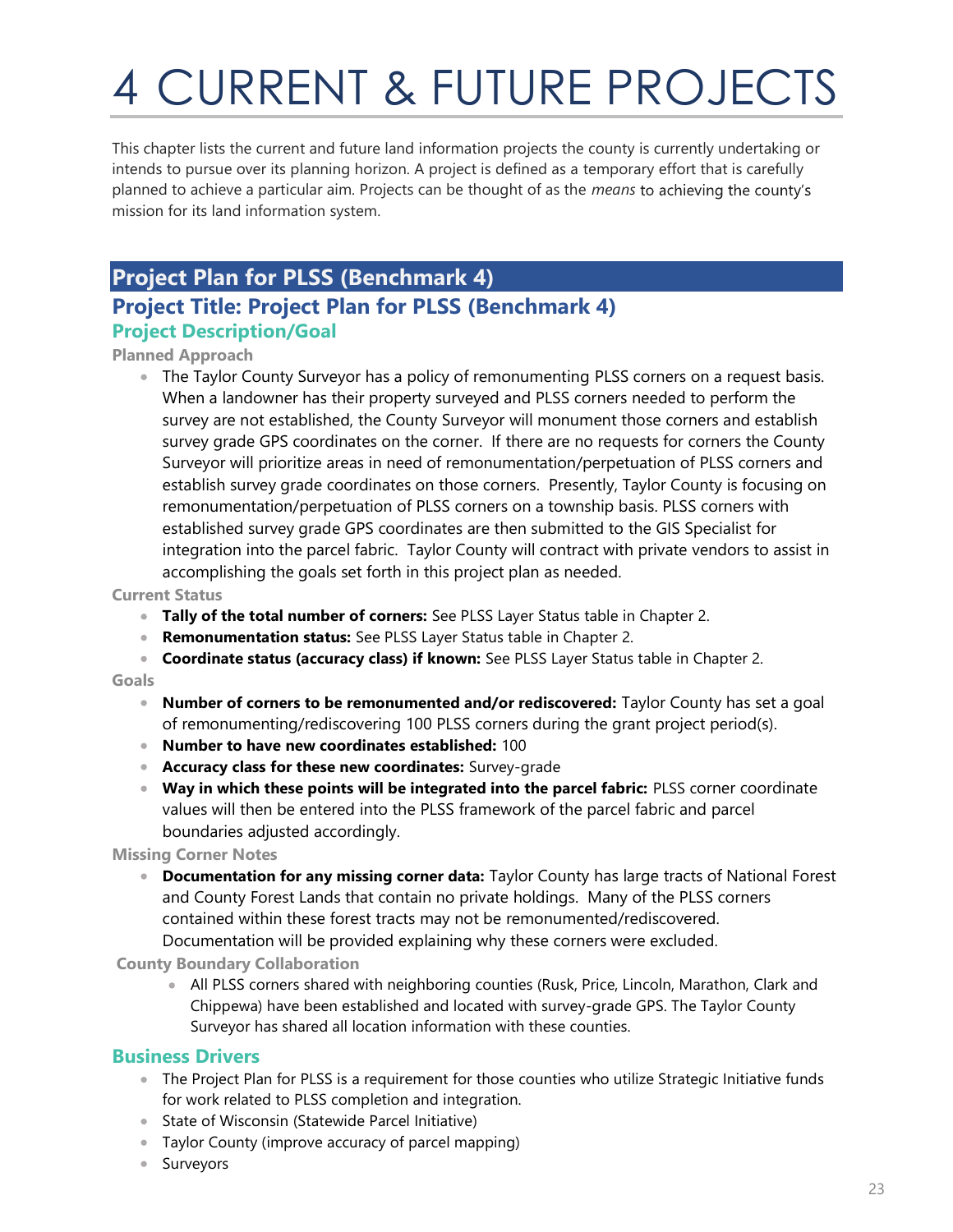## Objectives/Measure of Success

The objective is to meet Benchmark 4 (Completion and Integration of PLSS) by 2024.

## Project Timeframes

| Timeline – Project Plan for PLSS |                 |      |                 |
|----------------------------------|-----------------|------|-----------------|
| <b>Milestone</b>                 | <b>Duration</b> | Date |                 |
| Project start                    |                 |      | January 1, 2022 |
| Project complete                 | 3 years         |      | December 2024   |

## Responsible Parties

- Taylor County Surveyor
- Taylor County Land Information Office

## Estimated Budget Information

● See table at the end of this chapter.

# Project #1: Purchase new Survey Grade GPS Receivers/Accessories

## Project Description/Goal

- Purchase new Trimble Survey grade GPS Receivers and Accessories
- **Land Info Spending Category: PLSS/Hardware**
- Collect survey-grade GPS coordinates on PLSS corners

#### Business Drivers

- Improve accuracy of Parcel Mapping for integration into Statewide Parcel Map
- Need to update older GPS receivers

#### Objectives/Measure of Success

- Improve accuracy of parcel mapping
- **Improve efficiency for completion of Project Plan #4**

## Project Timeframes

| Timeline – Project #1 Purchase GPS Receivers/Accessories |  |                     |  |  |
|----------------------------------------------------------|--|---------------------|--|--|
| <b>Duration</b><br><b>Milestone</b><br>Date              |  |                     |  |  |
| Project #1 start                                         |  | <b>Spring, 2022</b> |  |  |
| Project complete                                         |  | Spring, 2022        |  |  |

## Responsible Parties

Taylor County Surveyor Office

## Estimated Budget Information

● See table at the end of this chapter.

# Project #2: GIS Data Distribution Portal

## Project Description/Goal

- Create a GIS data distribution portal
- Land Info Spending Category: Public Access and Website Data Sharing

## Business Drivers

- **Improve access to GIS data for interested parties**
- Reduce need for County staff to distribute requested data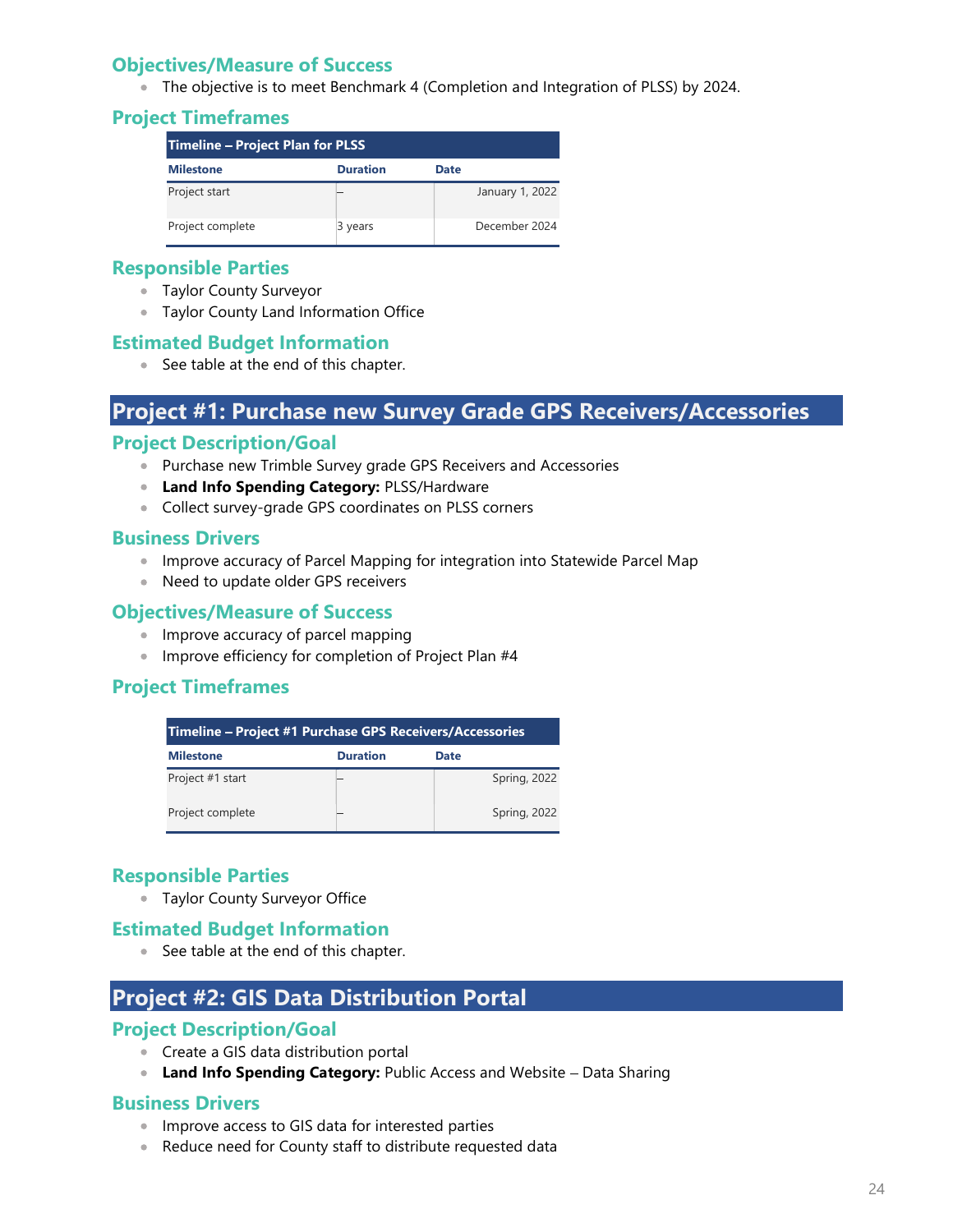## Objectives/Measure of Success

Users of GIS data can easily download data from GIS or County website

## Project Timeframes

| Timeline - Project #2 GIS Data Distribution Portal |                 |              |  |
|----------------------------------------------------|-----------------|--------------|--|
| <b>Milestone</b>                                   | <b>Duration</b> | Date         |  |
| Project #2 start                                   |                 | Spring, 2022 |  |
| Project complete                                   | Approx. 6 mo.   | Fall, 2022   |  |

## Responsible Parties

- **Contracted vendor**
- **Taylor County IT Department**
- **Taylor County Land Information Department**

## Estimated Budget Information

● See table at the end of this chapter.

# Project #3: County Highway Sign/Culvert/Bridge Inventory

## Project Description/Goal

- Taylor County currently has only hardcopy maps depicting locations of County maintained highway signs, culverts and bridges. Records detailing maintenance, replacement, etc. are in spreadsheet form. Highway department personnel would acquire GPS locations on signs/culverts/bridges which would then be entered into Taylor County's GIS. Spreadsheet information could then be joined to GIS features to create a functional inventory layer.
- Land Info Spending Category: Other Bridges and Culverts

## Business Drivers

- Reduce storage needs for paper maps
- Create accessibility of data for highway personnel
- Need to modernize County Highway Department records

## Objectives/Measure of Success

- More effectively manage County highway infrastructure
- Acquire GPS coordinate locations on County maintained signs, bridges and culverts

## Project Timeframes

| Timeline - Project #3 County Highway Sign/Culvert/Bridge Inventory |                 |              |  |
|--------------------------------------------------------------------|-----------------|--------------|--|
| <b>Milestone</b>                                                   | <b>Duration</b> | Date         |  |
| Project #3 start                                                   |                 | Spring, 2023 |  |
| Project complete                                                   | Approx. 6-9 mo. | Fall, 2023   |  |

## Responsible Parties

- **Taylor County Highway Department**
- **Taylor County Land Information Office**

## Estimated Budget Information

● See table at the end of this chapter.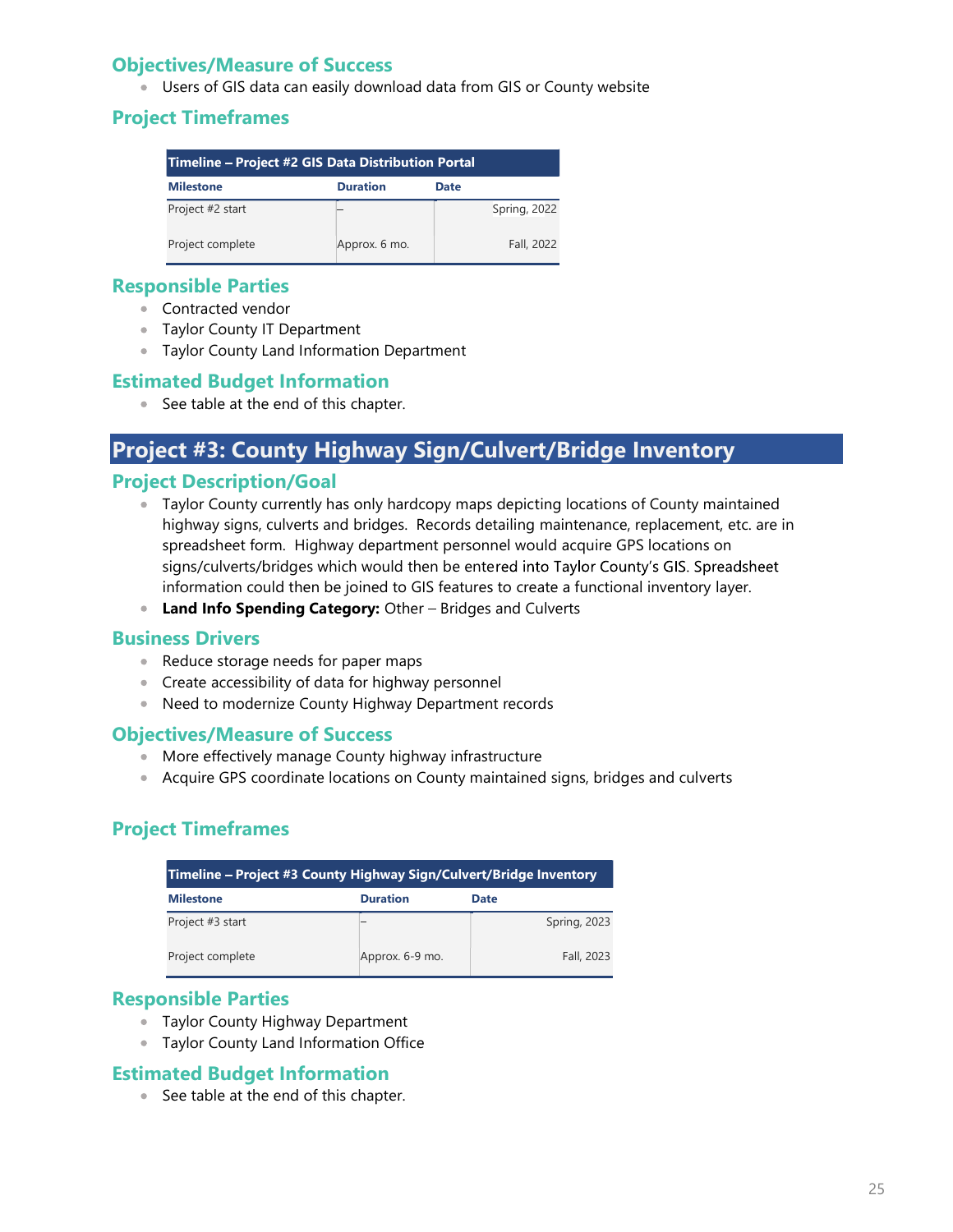# Project #4: Digitize ROD Grantor/Grantee Index Books

## Project Description/Goal

- Digitize ROD Grantor/Grantee Index Books. Approx. 35 hardcopy books. Will be made available to interested parties via the internet (LandShark)
- **Land Info Spending Category:** Other parcel work ROD Real Estate Document Indexing and Imaging

## Business Drivers

• Need for data to be easily accessible to interested parties (i.e., Abstract/Title companies)

## Objectives/Measure of Success

- Interested parties have 24/7 access to information
- Digital backup of records

## Project Timeframes

| Timeline – Project #4 Digitize ROD Grantor/Grantee Index Books |                 |              |  |
|----------------------------------------------------------------|-----------------|--------------|--|
| <b>Milestone</b>                                               | <b>Duration</b> | Date         |  |
| Project #4 start                                               |                 | Spring, 2024 |  |
| Project complete                                               | Approx. 6 mo.   | Fall, 2024   |  |

## Responsible Parties

- Vendor (ArcaSearch)
- **Taylor County Register of Deeds**

## Estimated Budget Information

● See table at the end of this chapter.

# Project #5: Online PLSS Corner Maintenance Tool

## Project Description/Goal

- **Develop online Land Corner Restoration maintenance tool. This tool will be designed to aid** surveyors with documenting PLSS corner condition and possible maintenance performed on the corner. In Taylor County there are many instances of PLSS corner conditions in the field not matching what is stated on Land Corner Restoration forms. The goal is to provide users of PLSS corners to easily document what they find at the corner and any possible maintenance they may have performed.
- **Land Info Spending Category: PLSS**

## Business Drivers

Need for PLSS corner maintenance history

## Objectives/Measure of Success

- Maintenance tool online with 24/7 access
- Provide surveyors and others with current corner condition and maintenance performed

## Project Timeframes

| Timeline – Project #5 Online PLSS Maintenance Tool |                 |              |  |  |
|----------------------------------------------------|-----------------|--------------|--|--|
| <b>Milestone</b>                                   | <b>Duration</b> | Date         |  |  |
| Project #5 start                                   |                 | Spring, 2024 |  |  |
| Project complete                                   | Approx. 3-6 mo. | Fall, 2024   |  |  |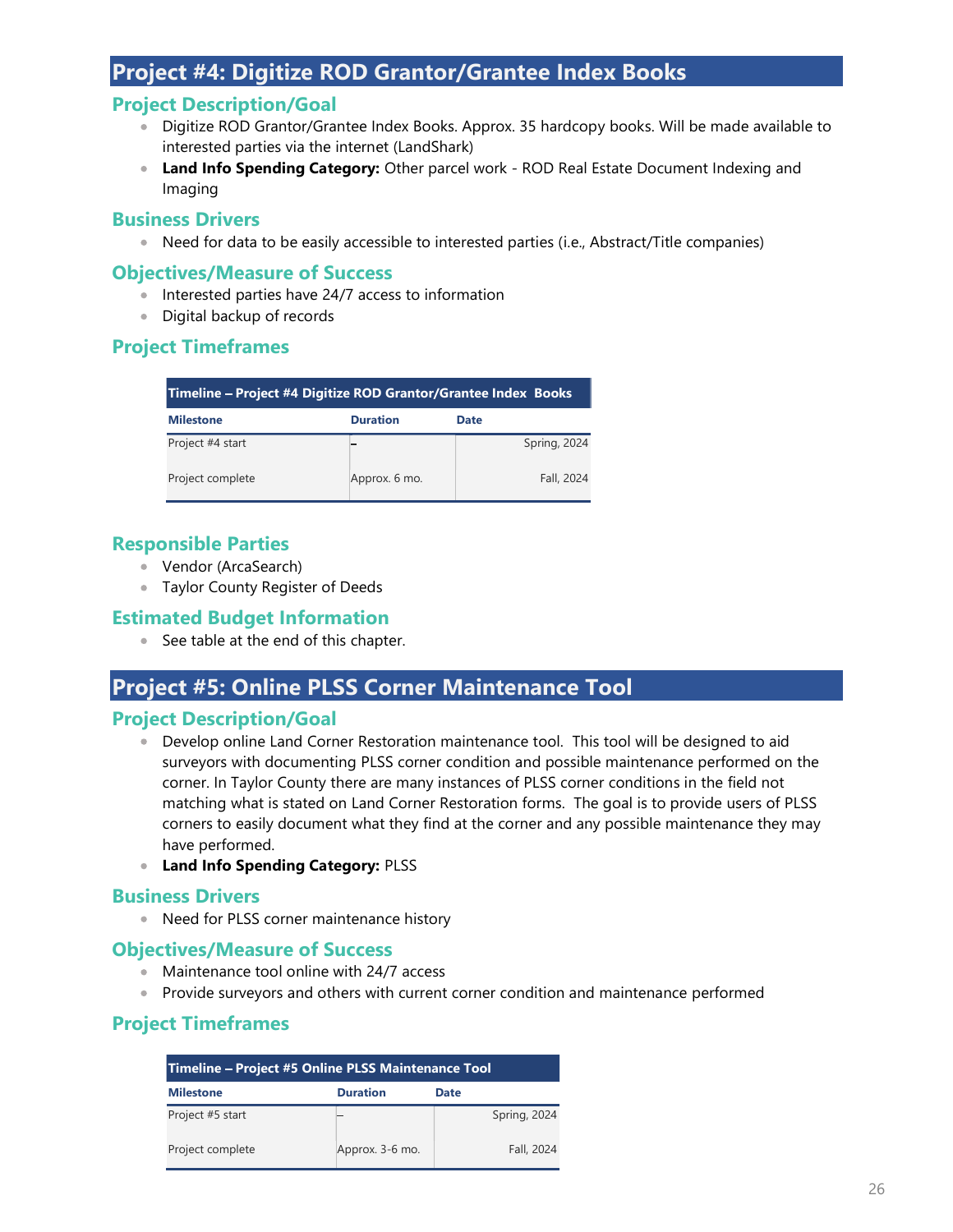## Responsible Parties

- **Taylor County Surveyor**
- Contracted vendor and/or County IT staff

#### Estimated Budget Information

● See table at the end of this chapter.

## Project #6: Purchase Large Format Printer/Scanner/Copier

#### Project Description/Goal

- Purchase Large Format Printer/Scanner/Copier
- **Land Info Spending Category: Hardware**

#### Business Drivers

Need to replace older black and white printer/scanner/copier and ink jet plotter with new toner based color printer/scanner/copier

#### Objectives/Measure of Success

• Replace equipment

#### Project Timeframes

| Timeline – Project #6 Purchase new large format printer/scanner/copier |                          |              |  |  |
|------------------------------------------------------------------------|--------------------------|--------------|--|--|
| <b>Milestone</b>                                                       | <b>Duration</b>          | <b>Date</b>  |  |  |
| Project #6 start                                                       |                          | Spring, 2022 |  |  |
| Project complete                                                       | $\overline{\phantom{0}}$ | Spring, 2022 |  |  |

## Responsible Parties

Taylor County Surveyor/Land Information Office

#### Estimated Budget Information

• See table at the end of this chapter.

## Completed Projects

- Implementation of LandScan Application (OCR software). Used for initial indexing of the grantor/grantee index and real estate descriptions of digitized documents. OCR software allows for a larger number of documents to be indexed in a shorter period of time. Software upgrade also includes Fraud detection, the ability to auto-transfer images in bulk, integration to GIS, including LandShark Map, enabling the GIS button in LandShark, and 5 years maintenance and support.
- Acquired new countywide high resolution orthoimagery. Taylor County participated in WROC 2020 (Wisconsin Regional Orthophotography Consortium). Taylor County acquired countywide 6" photography as well as 3" photography in specified areas (cities, villages and some lake areas).
- Developed County Plat Book in-house (2020)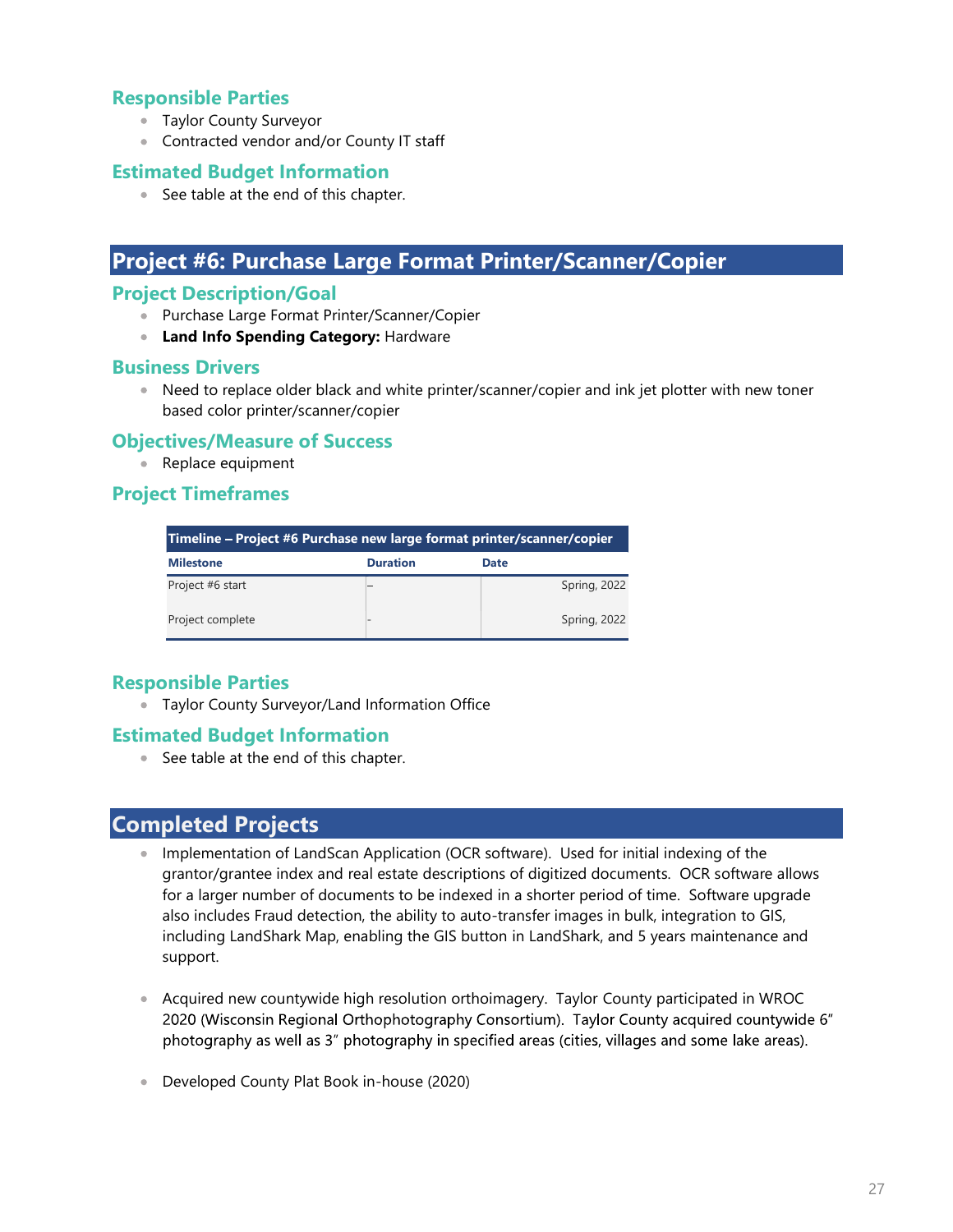# Estimated Budget Information (All Projects)

| <b>Estimated Budget Information</b>                           |                                                                 |                             |                                                                     |                      |  |
|---------------------------------------------------------------|-----------------------------------------------------------------|-----------------------------|---------------------------------------------------------------------|----------------------|--|
| <b>Project Title</b>                                          | <b>Item</b>                                                     | <b>Unit Cost/Cost</b>       | <b>Land Info Plan</b><br><b>Citations</b><br>Page # or section ref. | <b>Project Total</b> |  |
| 1) PLSS Remonumentation with                                  | County Surveyor                                                 | 100% of \$150,000           | Pages 23-24                                                         |                      |  |
| survey grade coordinates                                      | Department staff 2022-                                          | SIG:3 years @ \$50,000/yr   |                                                                     |                      |  |
| (Benchmark 4)                                                 | 2024)                                                           | $~5500$ /corner             |                                                                     |                      |  |
|                                                               |                                                                 | $\sim$ 100 corners/yr       |                                                                     |                      |  |
|                                                               |                                                                 |                             |                                                                     | \$150,000            |  |
| 2) Purchase new survey grade GPS 2- Trimble R12 Receivers     |                                                                 |                             | \$48,963 Page 24                                                    |                      |  |
| receivers and accessories                                     | 2- Accessories                                                  | \$1,134                     |                                                                     |                      |  |
|                                                               |                                                                 |                             |                                                                     |                      |  |
|                                                               |                                                                 |                             |                                                                     | \$50,097             |  |
| 3) Purchase large format color                                | Canon Colorwave 3600                                            |                             | 30,995 Page 27                                                      |                      |  |
| printer/copier/scanner                                        | large format multi-<br>function printer                         |                             |                                                                     |                      |  |
|                                                               |                                                                 |                             |                                                                     | \$30,995             |  |
|                                                               |                                                                 |                             |                                                                     |                      |  |
| 4) Develop GIS data distribution<br>portal                    | GIS vendor (ADC) or<br>County IT staff                          | Approx. \$5,000 Pages 24-25 |                                                                     |                      |  |
|                                                               |                                                                 |                             |                                                                     | \$5,000              |  |
| 5) County highway sign, bridge,<br>culvert inventory          | Vendor or County<br>highway staff and Land<br>Information staff | Approx. \$15,000 Page 25    |                                                                     |                      |  |
|                                                               |                                                                 |                             |                                                                     | \$15,000             |  |
| 6) Digitize Grantor/Grantee Index<br>books (Approx. 35 books) | Vendor (ArcaSearch)                                             | Approx. \$20,000 Page 26    |                                                                     |                      |  |
|                                                               |                                                                 |                             |                                                                     | \$20,000             |  |
| 7) Online PLSS Corner                                         | Vendor (ADC)                                                    | Approx. \$5,000 Pages 26-27 |                                                                     |                      |  |
| <b>Maintenance Tool</b>                                       |                                                                 |                             |                                                                     | \$5,000              |  |
|                                                               |                                                                 |                             |                                                                     |                      |  |
|                                                               |                                                                 |                             |                                                                     |                      |  |
|                                                               |                                                                 |                             | <b>GRAND TOTAL</b>                                                  | \$276,092            |  |

Note. These estimates are provided for planning purposes only. Budget is subject to change.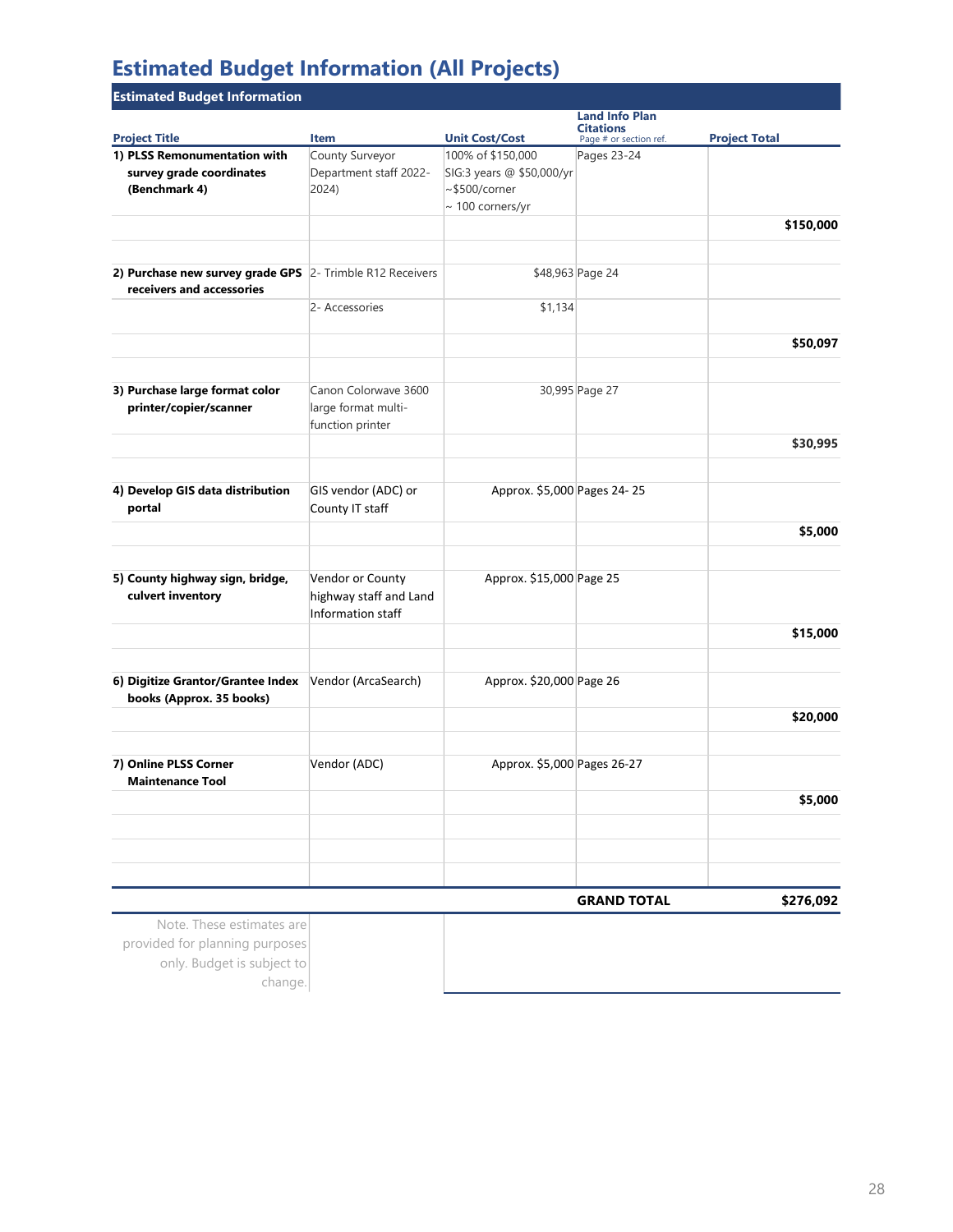## TAYLOR COUNTY LAND INFORMATION COMMITTEE MEETING October 8, 2021

Lester Lewis, Dave Roiger, Ray Soper, Sarah Holtz, Kyle Noonan, Jaymi Kohn, Larry Brandl, Dan Olson, Colleen Handrick, and Bob Meyer where present. was absent.

## 1. Lewis called the meeting to order at 9:00 a.m.

## 2. Approve Agenda

A motion was made by Soper, second by Roiger to approve the agenda of 10 items. Motion carried.

## 3. Approve Minutes of the September 1,2021 meeting.

A motion made by Lewis, second by Roiger to approve the minutes of the September 1,2021 meeting. Motion carried.

## 4. Finalize minimum bids for all properties being sold in the Land sale Auction.

Discussion was had and tentative minimum bids previously set for the following parcels are agreed on by all board members. Please see amounts below:

| George White                              | 008-80067-0000 | \$300.00                                     |  |  |  |
|-------------------------------------------|----------------|----------------------------------------------|--|--|--|
| E. Keefers                                | 008-80069-0001 | \$200.00                                     |  |  |  |
| E. Keefers                                | 008-80069-0003 | \$100.00                                     |  |  |  |
| George Musteikas                          | 030-00214-0000 | \$100.00                                     |  |  |  |
| *Donald Nagel                             | 030-00292-0003 | \$50.00 (Removed from listing as the Highway |  |  |  |
| Department wants this right-a-way parcel) |                |                                              |  |  |  |
| John Heiser                               | 038-00963-0002 | \$1.00                                       |  |  |  |
| Dennis Blume                              | 146-00100-0000 | Sell all three                               |  |  |  |
| Dennis Blume                              | 146-00101-0000 | parcels together                             |  |  |  |
| Dennis Blume                              | 146-00102-0000 | for \$100.00                                 |  |  |  |
|                                           |                |                                              |  |  |  |

Roiger made a motion to except the above minimum bids for each parcel listed, Soper second. Motion carried.

## 5. Confirm the In Rem Land Sale Auction date and time and publication.

The In Rem sale for November 5th,2021 at 9:00 AM was approved by Roiger, second by Soper. Motion carried. Land Information meeting will convene immediately following the sale if needed.

## 6. Discuss/act on purchase of a GPS Receiver.

Meyer informed the board that both of his GPS receivers are now not working. He is currently borrowing Land Conservations GPS. Meyer and Easterly do a lot of work in October thru November because of the trees losing their leaves and they can get better reception. He requested buying two new receivers. The cost for two receivers and a base would be \$50,262.80. This type of receiver is designed to work better in heavily wooded areas which is where most of their work is done. Meyer informed the board that he has the funds to purchase the GPS receivers using money from Strategic Initiative Grant work. Roiger made a motion to allow Meyer to purchase two receivers and a base for \$50,262.80, Soper second. Motion carried